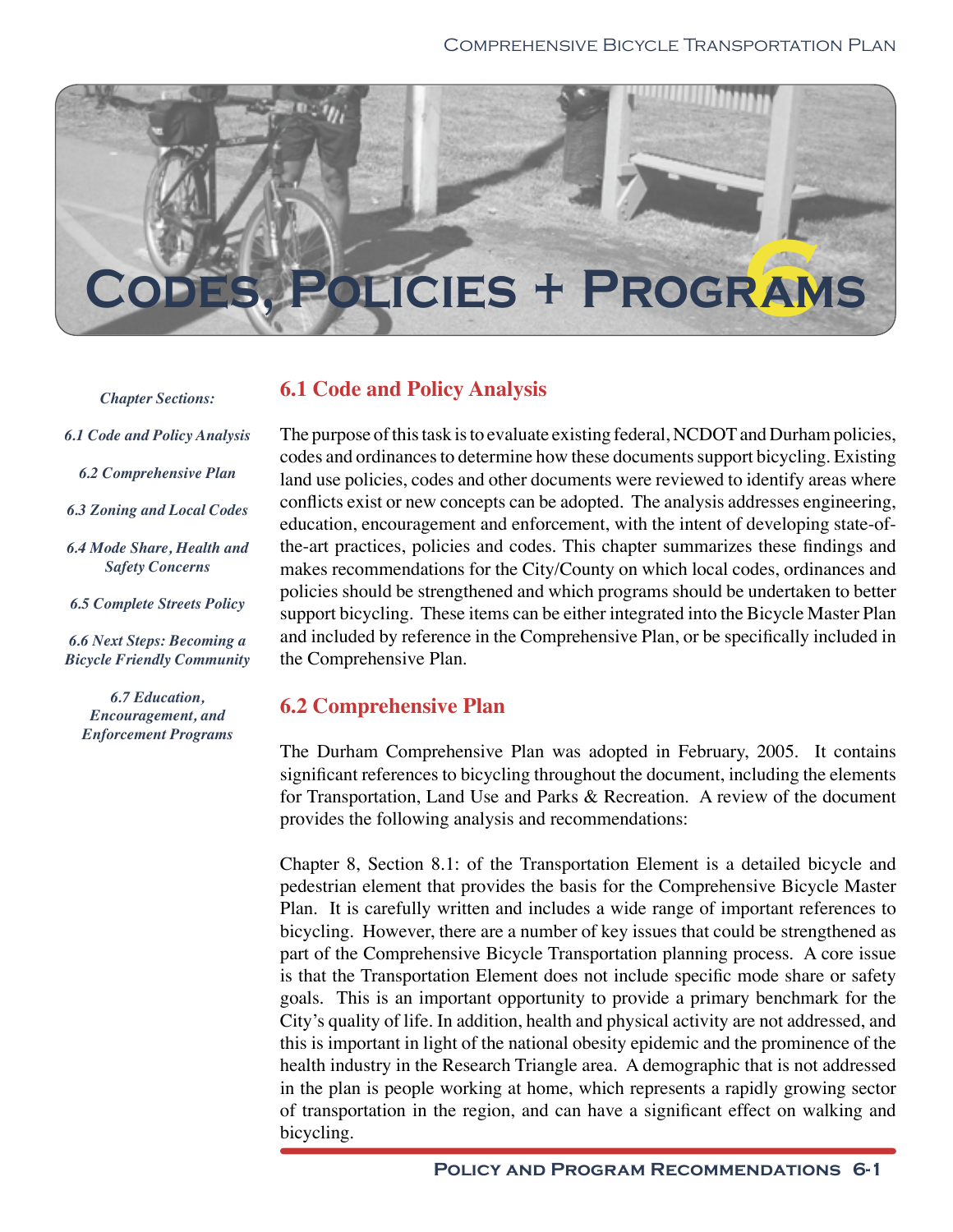**Recommendation:** Include a mode share and safety goal, based on the USDOT national goal of doubling the amount of walking and bicycling in the U.S. and improving safety by 10%.

**Recommendation:** Include health and physical activity as a priority element in the Comprehensive Plan, with a goal of having all Durham residents meet or exceed the U.S. Surgeon General's recommendations for daily physical activity.

**Recommendation:** Include working from home as a planning element, specifically to address the potential changes in bicycle and pedestrian transportation that can result from more people working at home.

Additional notes and recommendations from the review of the Durham Comprehensive Plan are noted below:

Chapter 4: Community Character and Design

This section provides good references to important topics including Context Sensitive Design, Community Protection Through Environmental Design (CPTED), Public Art and Design Overlay Districts. Bicycle facilities should be a part of these concepts, and facility color schemes, design features, signage and furnishings should be coordinated with the design review process. Specific suggestions include:

*4.2.4 Attractive and efficient parking*: Add bicycle parking, recommend adopting as an ordinance

*4.3.1 Context Sensitive Design*: Good section, bikeways should be part of this approach

*4.3.1c Scenic Byways:* Include bicycle touring routes along scenic roads where appropriate

 *4.4 Roadway Image:* Include "Complete Streets" policy approach that integrates bicycle and pedestrian facilities into all roadway, transit and public works projects. This should address sections *4.4.1b Tier Streetscape Standards, 4.4.1c Sidewalk Requirements, 4.4.1e Pedestrian Mobility* (expand this section to include bicyclist mobility) and *4.5.2 Transit-Oriented Parking* (include intermodal connections for pedestrians and bicyclists – such as bike stations /rental / repair locations, bicycle lockers, bike racks, transit shelters and amenities).

**Recommendation:** Durham has an important opportunity to adopt a "Complete Streets" policy approach that integrates bicycle and pedestrian facilities into all roadway, transit and public works projects. This type of policy has been adopted by numerous communities throughout the U.S. Model policy language is provided by the NCDOT (based on North Carolina statutes) and the US Department of Transportation design guidelines.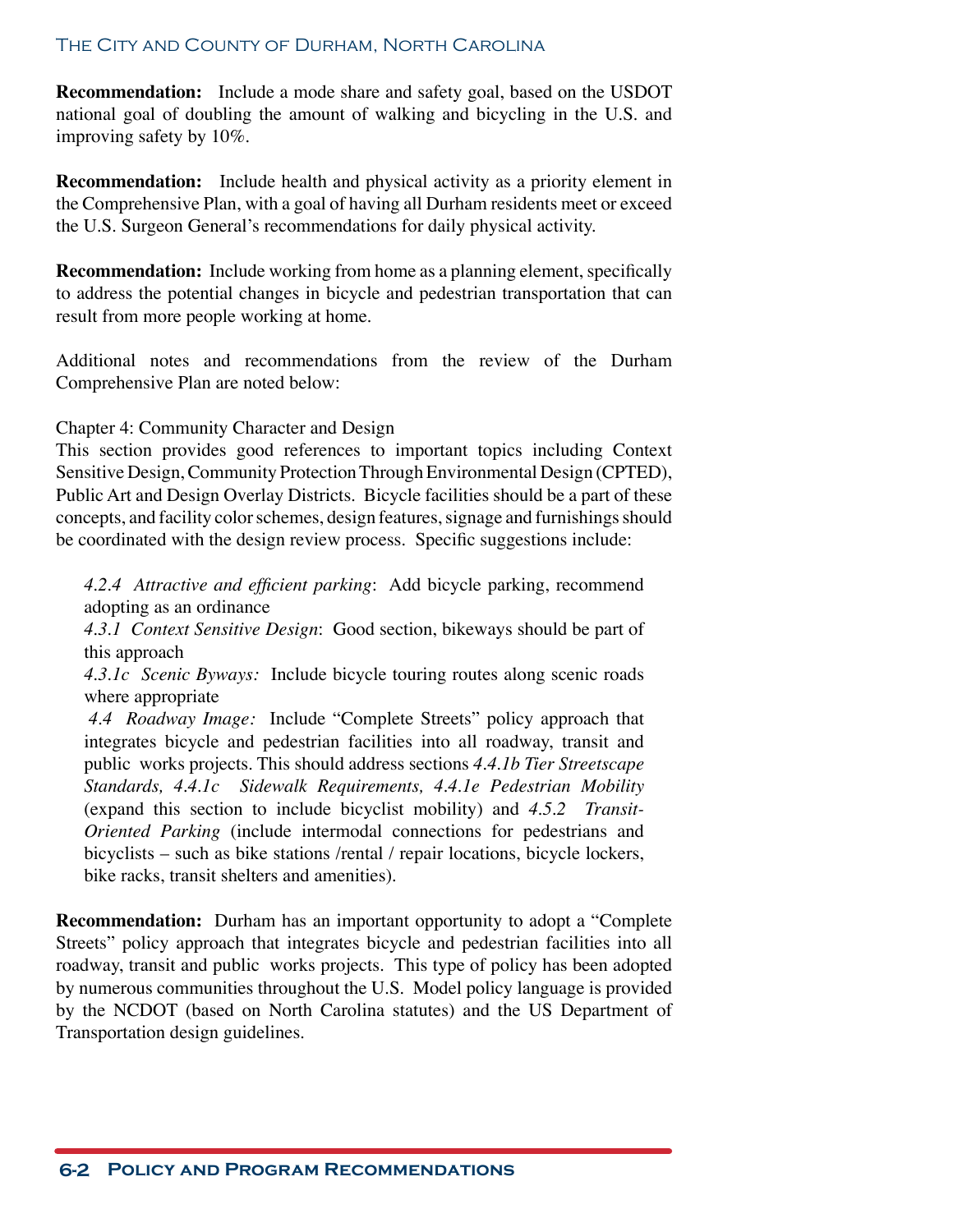### Comprehensive Bicycle Transportation Plan

#### Chapter 7: Conservation and Environment Element

This element presents an opportunity to capitalize on the energy savings, fossil fuel reductions and air quality benefits that can be attributed to bicycle transportation. Specific sections to be addressed include:

*7.1.1a Environmental Indicators:* The number of trips made by bicyclists is a fundamental benchmark of the quality of the City's environment. Durham should participate annually in the National Bicycle and Pedestrian Documentation Project to standardize a bicycle traffic count program (www.altaplanning.com).

*7.1.4a Greenhouse Gas Emissions:* Include bicycle transportation in the Local Action Plan.

*7.1.5f Energy Conservation:* Quantify the number of gallons of gasoline saved by bicycling in Durham

*7.2.2 Open Space Planning:* Excellent section with important emphasis on creating an interconnected system of Greenways and Open Spaces.

## Chapter 8: Transportation Element

Section 8.1 is generally oriented to linear facilities such as bike lanes and routes. Additional facility types that need to be considered include: high crash locations, intersection improvements, traffic signal actuation, bicycle parking, bike stations / rental shops, and intermodal / transit connections. Specific sections to be addressed include:

*8.1.6 Land Use Transportation Integration* includes important sections where bicycling can be included, specifically:

*8.1.6.1 Neighborhood Traffic Calming* (include bicycle-friendly designs in traffic calming standards)

*8.1.6.a Compact Neighborhoods* (excellent section with appropriate references to bicycling)

*8.1.6.g Parking Requirements* (include bicycle parking)

*8.1.6.h Park and Ride* (include "Park & Ride" locations to connect bikeways and the transit system)

*8.1.6.i TDM Programs* (include programs to encourage and promote bicycling)

*8.1.6.n Proposed New Section:* Bicycle Friendly Communities (BFC) Program – Durham will participate in the League of American Bicyclists BFC Program with a goal of earning official designation within the next 5 years. The program provides a useful set of benchmarks for implementing a comprehensive bicycle program.

Chapter 10: Parks and Recreation

This chapter has a direct connection to bicycling, especially in terms of promoting physical activity, bicycle touring, mountain biking and shared-use paths. Specific notes include: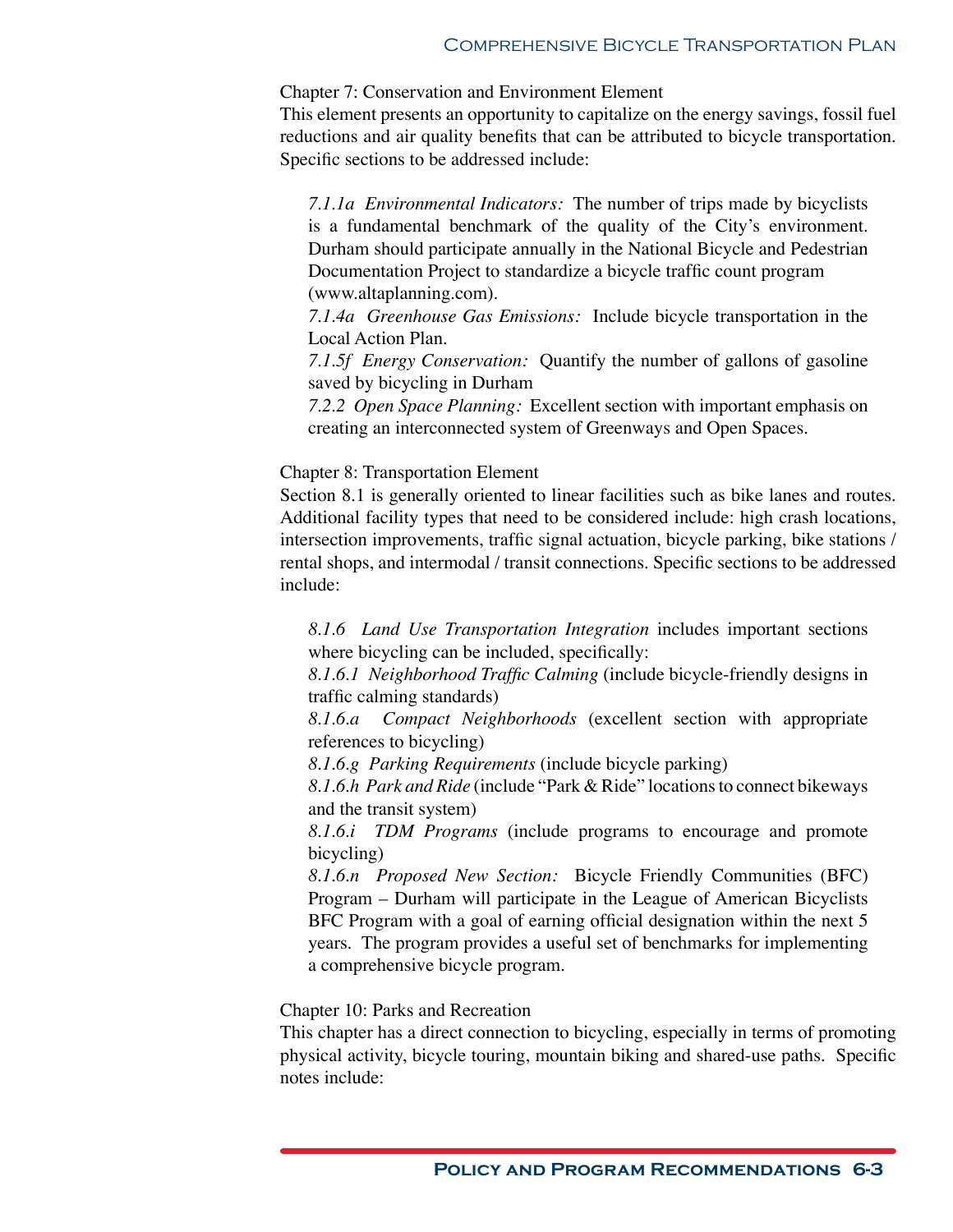*10.1 Level of Service Standards:* Include having a bicycle facility within 1 mile of all residences in Durham.

*10.1.3f Trails and Greenways:* Very good section; include on-road bike routes and MTB trails

*10.1.6 Public Outreach / Community Education:* Include physical activity promotion, support of bicycle clubs, National Bike Month events, Sharethe-Road safety programs, community bike programs, summer bike camps, etc.

# Chapter 11: Schools

This element of the Comprehensive Plan takes on new significance with the growth of the national Safe Routes to Schools (SR2S) Program. Including opportunities for children to walk or bicycle to school (or to the school bus, or during the day at school) is a key issue for the Comprehensive Bicycle Transportation Plan. Important references in the Comprehensive Plan language include:

*Shared Data:* include mode share data for the number of children who walk, bike, ride the bus or are driven to school as part of the annual data collected for school transportation.

*Siting of Schools:* in addition to the other criteria described, include the potential for children to walk or bike to school as a priority factor in school site location and design criteria.

# Chapter 12. Public Safety

This element is primarily oriented towards police and fire safety. Consider expanding the chapter to include "Public Health and Safety" to provide an appropriate role for issues ranging from cardiovascular disease prevention, increased physical activity and reductions in traffic injuries and fatalities.

# Chapter 15. Capital Improvements Element

This section provides the basis for advancing projects for funding in Durham. Since bicycle facility projects have significant environmental, health and transportation benefits, they could receive additional priority in the Capital Improvement Program development process. Specific sections include:

*Level of Service Standards:* Modify transportation benchmark to include level of service for all modes of travel, including bicycling.

*CIP Policy*: include a 'green bonus' for projects which address multiple benefits with minimal negative impacts.

# Chapter 16: Intergovernmental Coordination

This element includes the Bicycle and Pedestrian Advisory Commission, a significant component of a successful bicycle program. It is recommended the Commission include health, school district, environmental and maintenance / operations agency representatives to ensure program support across all functional areas.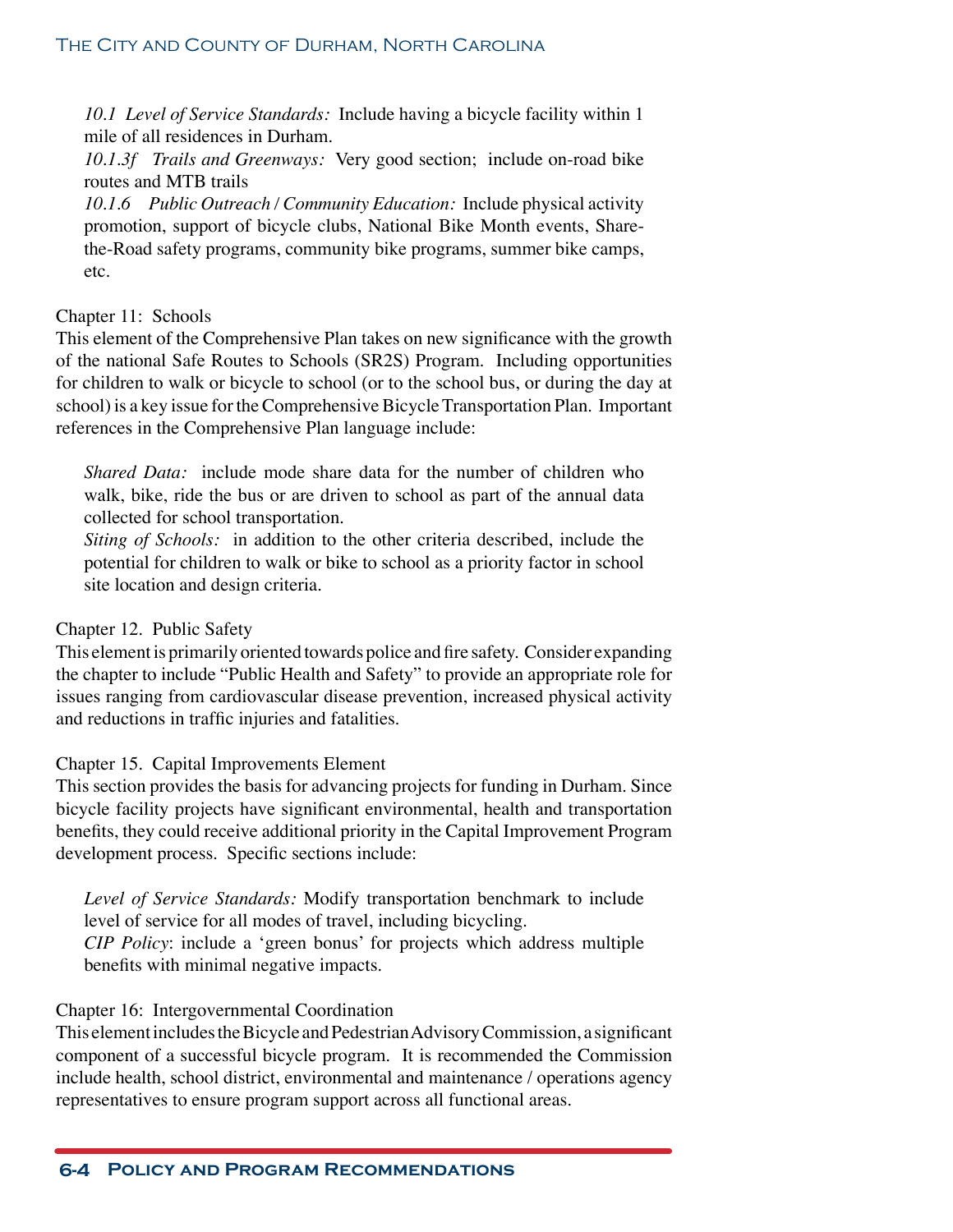# **6.3 Zoning and Local Codes**

Durham has adopted zoning ordinances, subdivision regulations and design guidelines that address bicyclists, pedestrians and trails. In general, these are good ordinances, but they tend to be oriented primarily to off-street pathways and sidewalks, with less emphasis on utilitarian, on-street facilities for bicyclists.

**Recommendation:** Modify the local ordinances to provide a balanced approach to both on and off-street bicycling, and support facilities, including a more detailed guideline for bicycle parking and amenities at large work sites.

A review of the key Durham ordinances and codes related to bicycling is provided in the following sections.

# **6.3.1 Unified Development Ordinance (UDO)**

Durham recently adopted a new Unified Development Ordinance. This new set of codes is *the first major overhaul of Durham's development regulations in more than 30 years. The UDO has replaced the previous Zoning and Subdivision Ordinances and works in tandem with the newly adopted Comprehensive Plan to strengthen Durham's development regulations. It was adopted by the City Council and Board of Commissioners on December 5, 2005 with an effective date of January 1, 2006.*

# *Article 1: Purpose and Intent*

This section is important because it sets the tone for planning and development in Durham. Health and safety are significant issues for bicycling – and they are explicitly mentioned in the first paragraph of the new UDO under purpose and intent as follows:

*"1.2.1 It is the purpose of this Ordinance to promote the health, safety and general welfare of the residents of Durham City and County."*

Section 1.2.2 adds to this intent with a statement that the codes and ordinances are designed to :

*"1.2.2.G. Minimize congestion in the streets and reduce reliance on automobiles by providing options for walking, bicycling, and transit use;"*

# *Article 2: Review Authority*

This section includes important references to the existing Durham Bicycle and Pedestrian Advisory Commission (DBPAC). The DBPAC is defined by the following section of the UDO:

*Sec. 2.8 Other Advisory Bodies: A variety of other commenting or advisory bodies approved by a governing body may participate in development review under this Ordinance, including, but not limited to:*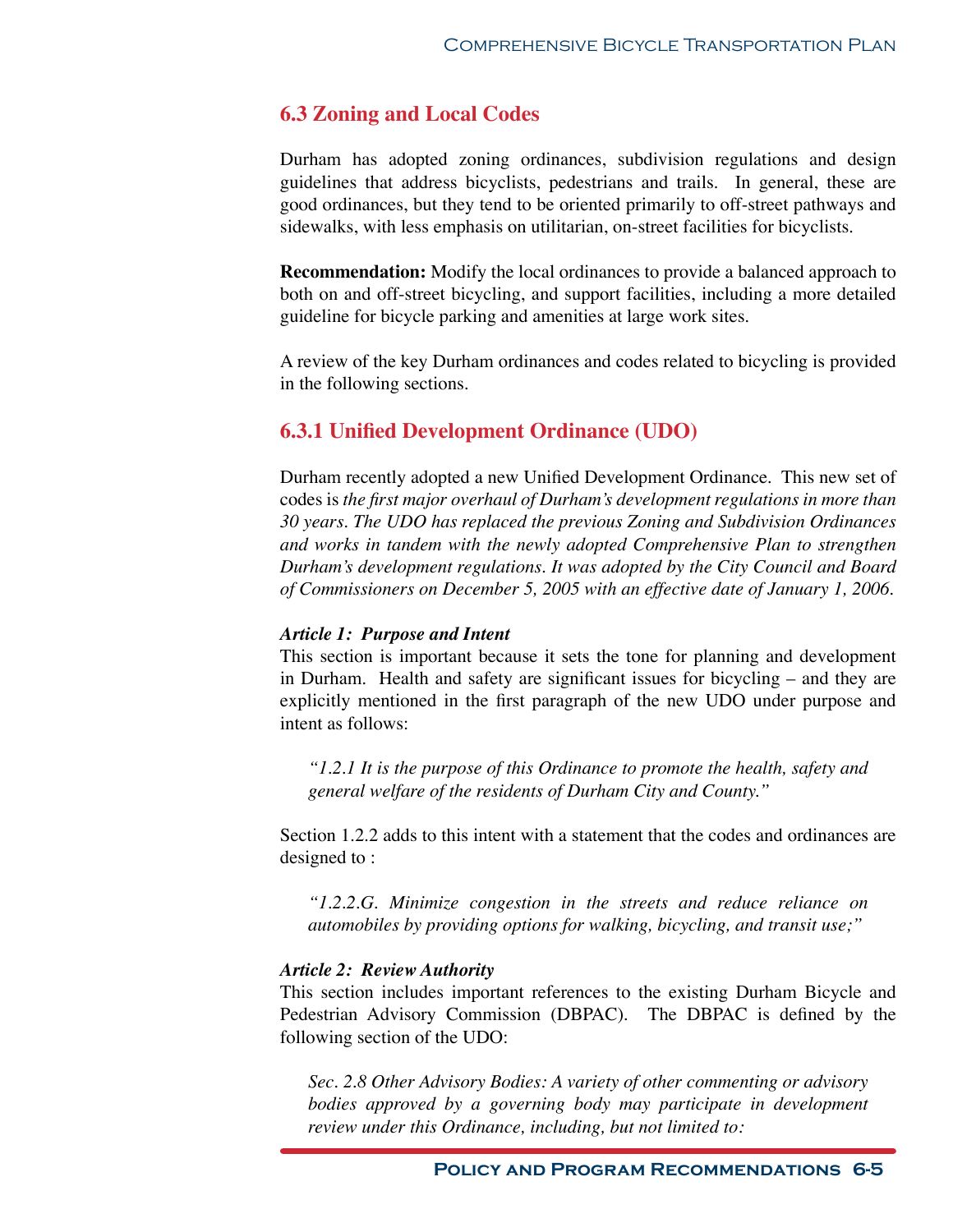*A. The Durham Open Space and Trails Commission;*

*B. The Durham Environmental Affairs Board;*

*C. The Durham City/County Appearance Commission; and*

*D. The Durham Bicycle and Pedestrian Advisory Commission*

The UDO includes this commission as a voting member of the Development Review Board as follows:

*The Development Review Board: The Development Review Board is the technical planning agency for the City of Durham and Durham County and is responsible for site plan and subdivision review in accordance with the provisions of this Ordinance.* 

*According to Section 2.6.3.a.1, a member of the Bicycle and Pedestrian Advisory Commission is a voting member of the DRB.*

This level of review is a significant role that provides the opportunity to integrate bicycling and pedestrian facilities into development projects. In addition to the DRB, the DBPAC should also work to integrate the Comprehensive Bicycle Transportation Plan through consultation, training and cooperation with the following review organizations listed in the UDO:

*Durham County Board of Commissioners Durham City Council The Joint City-County Planning Committee (JCCPC) The Durham Planning Commission The Board of Adjustment The Durham Historic Preservation Commission (HPC) Design District Review Team (DDRT)*

# *Article 3: Applications and Permits*

This is a very important section for ensuring that bicycling and walking are fully integrated into the development review process. Key sections include Traffic Impact Analysis, Development Review Criteria, and Subdivision Review Criteria. It is recommended that these sections be modified as follows:

# Sec. 3.3 Traffic Impact Analysis (TIA)

Add a new section to the section 3.3.1a to define the term "Traffic." This may seem like a minor semantic issue, but it is significant because of the number of times this term appears throughout the code, and because it is not currently defined in the UDO. For the purposes of the UDO, it is recommended that the following be used as the definition of traffic:

*3.3.1a "Pedestrians, motor vehicles, bicycles and other conveyances either singly or together using any highway, street or public right-of-way for purposes of travel."*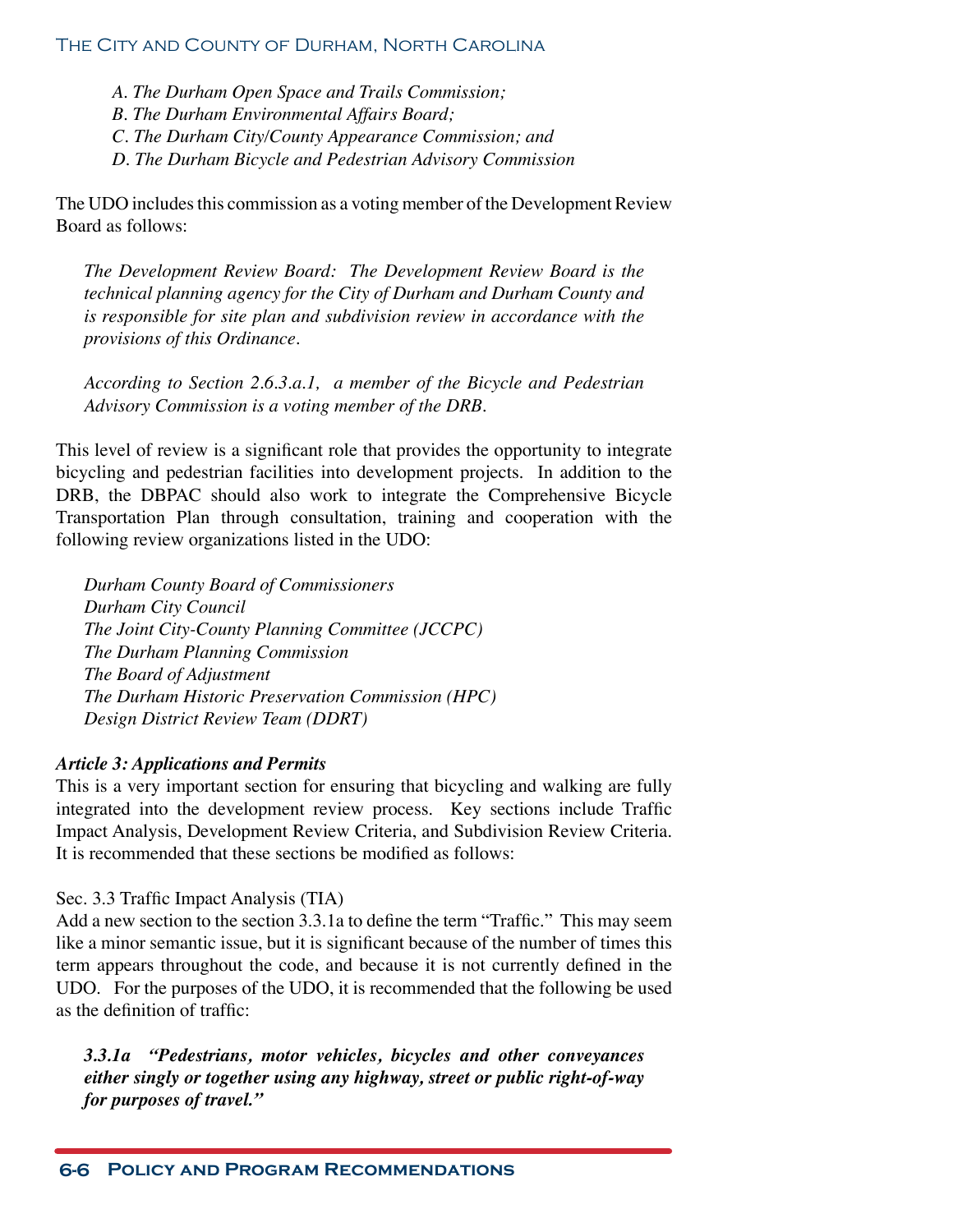This section should be cross referenced with Article 16: Definitions. The language is based on a combination of the Uniform Vehicle Code (UVC), the national model code which forms a basis for most state codes, and the North Carolina General Statues. The NC Statutes do not include a definition of the term traffic, but they do define a bicycle as a vehicle. The UVC includes a broad definition of traffic, but does not explicitly mention bicycles. The text of these two sections of code are provided below:

## *Uniform Vehicle Code § 1-207 Traffic*

*Pedestrians, ridden or herded animals, vehicles, streetcars and other conveyances either singly or together while using any highway for purposes of travel.*

*NC General Statues, Chapter 20, §.20.4.01 (49) Vehicle. – Every device*  in, upon, or by which any person or property is or may be transported or *drawn upon a highway, excepting devices moved by human power or used exclusively upon fixed rails or tracks; provided, that for the purposes of this Chapter bicycles shall be deemed vehicles and every rider of a bicycle upon a highway shall be subject to the provisions of this Chapter applicable to the driver of a vehicle except those which by their nature can have no application. This term shall not include a device which is designed for and intended to be used as a means of transportation for a person with a mobility impairment, or who uses the device for mobility enhancement, is suitable for use both inside and outside a building, including on sidewalks, and is limited by design to 15 miles per hour when the device is being operated by a person with a mobility impairment, or who uses the device for mobility enhancement. This term shall not include an electric personal assistive mobility device as defined in G.S. 20-4.01(7a).*

In addition to defining the term 'traffic,' bicycling and walking should also be integrated into the requirements for traffic impact studies in the following sections:

*3.3.2 Exemptions:* add projects which exceed the 150 vehicles per hour (vph) threshold but which can document that travel demand above the threshold will be accommodated by walking, bicycling and transit.

*3.3.5 Requirements:* add item 3.3.5.4 – The TIA will be multi-modal and will address the needs of all modes of transportation, including walking, bicycling, transit and automobiles. The level of service methods used for analysis will include motor vehicle, transit, bicycle and pedestrian level of service as performance measures, where applicable.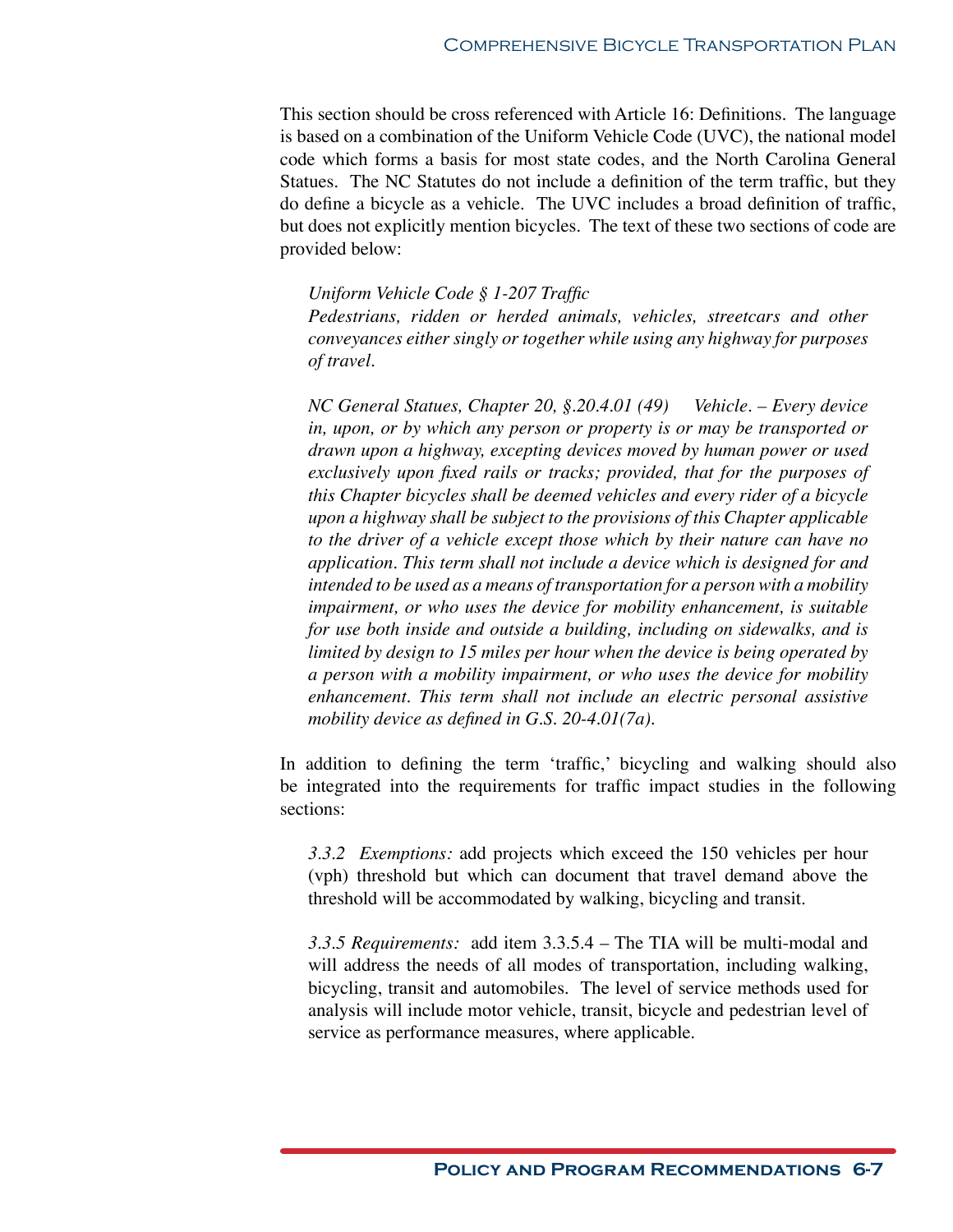#### Sec. 3.6 Subdivision Review

The subdivision review process provides an important opportunity to ensure that bicycle facilities are part of new developments. The following modifications are proposed in bold:

*3.7.5 .C Site Plan Review, Item 5: Pedestrian* **and Bicyclist** *Circulation: location of sidewalks and other pedestrian ways including dimensions and surfacing, along streets and other locations; provision of crosswalks.*  **Bicyclist facilities including wide curb lanes, paved shoulders, bike lanes, intersection improvements, bicycle parking, transit connections and other improvements.**

*3.9.8 Criteria for Approval of Major and Minor Special Use Permits:* This is a very good section, and already includes language which will help support the Comprehensive Bicycle Transportation Plan. The text currently states the following:

#### *1. Circulation*

*Number and location of access points to the property and the proposed structures and uses, with particular reference to automotive, bicycle, mass transit and pedestrian safety and convenience, traffic flow and control, and access in case of fire or catastrophe.*

#### *Article 5: Use Regulations*

This section includes important references to home occupations and accessory apartments, both of which are important elements of affordable, walkable/bikeable neighborhoods. Accessory Dwellings are referenced in Section 5.4.2 and Home Occupations are in Section 5.4.4.

One suggestion for modification is the section on school siting. This section is important for the development of Safe Routes to Schools (SR2S) programs, and for ensuring that pedestrian and bicyclist accessibility is part of the schools site decision process. The following modification is recommended in bold:

*5.1 J. Schools: Elementary, Middle, or High Schools shall be permitted in accordance with the use table in Sec. 5.1, Use Table, subject to the following:*

*1. Following the initial approval of schools through the special use permit process, expansions of up to 20% of the area originally approved through the special use permit process pursuant to Sec. 3.9, Special Use Permit, may be approved administratively.*

*2. Administrative approvals of expansions of schools shall not waive any conditions of approval of the special use permit.*

**3. Schools site plans shall be designed to ensure that children have the choice to walk or bike to school where appropriate.**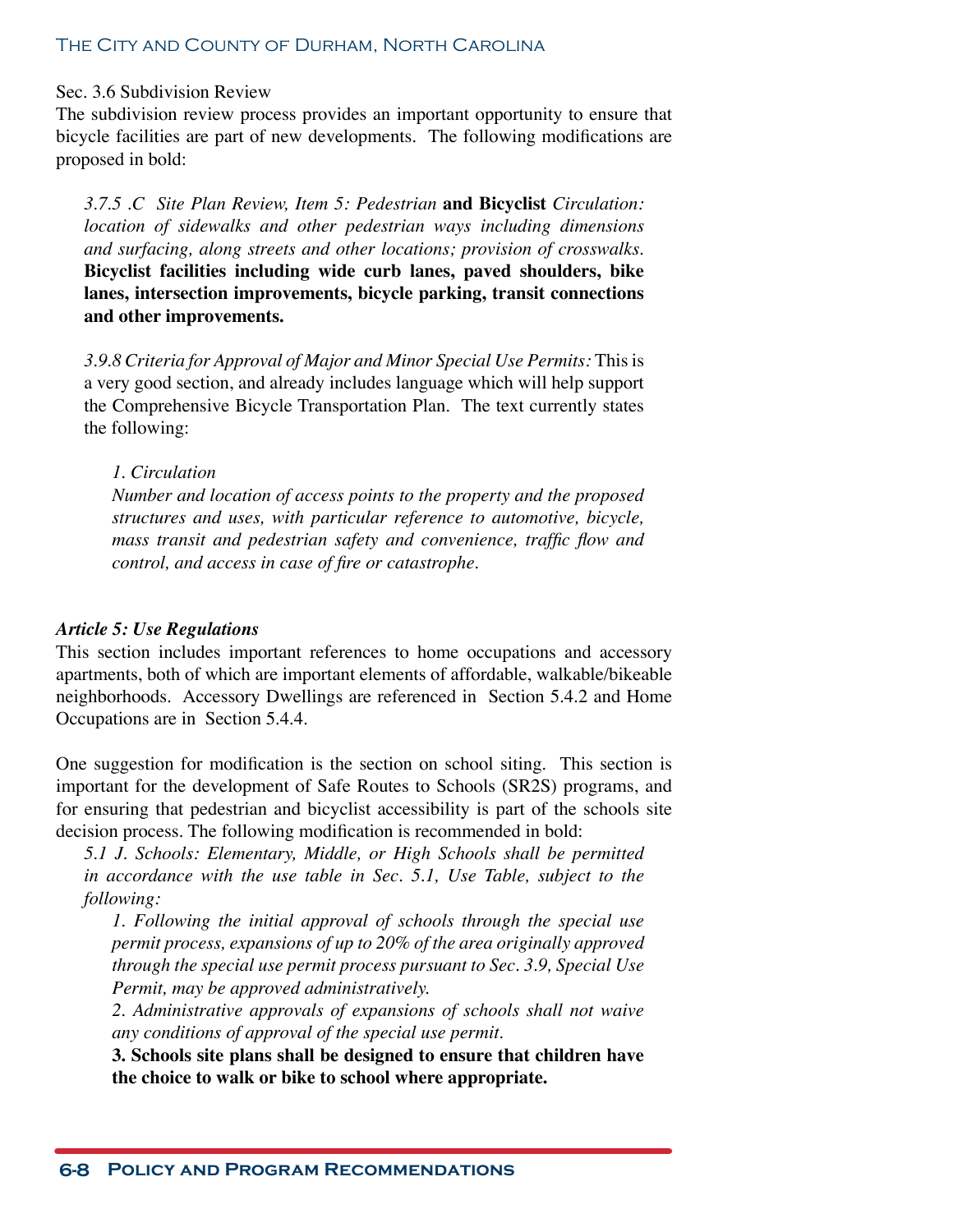#### *Article 6: District Intensity Standards*

Land development intensity is a critical factor for ensuring that the scale and vitality of neighborhoods supports walking and bicycling. In general, the current UDO sections support cycling, and the following minor modifications are suggested:

*6.1 Purpose:* add: **6.1 G: Compact land uses support alternative transportation, including walking, bicycling and mass transit by locating uses closer to each other and preserving open space.**

*6.2.4 Conservation Subdivisions:* very good section, with significant opportunities for greenways and trails. Perhaps consider including a bonus for subdivisions which also conserve energy and fossil fuels – potentially a "LEED" site plan certification for green transportation.

*6.8 Infill Development:* good section, important for increasing intensity without creating new infrastructure demands.

*6.9 Nonresidential Development in Residential Districts:* important opportunity to provide convenience stores and other neighborhood commercial uses so that people don't have to drive a car for every daily trip.

*6.11 Special Districts:* add the following to *section I* of *6.11.4, University and College District (UC)* "Walkways… **and Bicyclist Facilities including wide curb lanes, bike lanes, intersection improvements, bicycle parking and other related improvements.**" Include the same text in *6.11.5 Commercial Center (CC) and 6.11.7 Mixed Use (MU), 6.11.3 Planned Development Residential (PDR)*.

#### *Article 7: Design Standards*

This section deals primarily with housing design types and open space design, but does not include typical sections for streets and public rights of way, which probably are better suited for inclusion in Article 12. At a minimum, a general statement should be included with the following text: Sidewalks, bikeways and shared use trails and paths will be designed in accordance with the AASHTO Bicycle and Pedestrian Guidelines, NCDOT guidelines, the City of Durham Comprehensive Plan and related documents.

*7.2 Open Space:* This section supports bicycling with its current language, which states that, "Useable open space includes: All-weather walking paths, bicycle trails, benches, picnic tables, shelters, gazebos, prepared play areas, play equipment."

*7.2.5 Useable Open Space Design*

*A. General - Useable open space areas, other than walking paths and bicycle trails, shall have at least one side with street frontage of at least 50 feet in*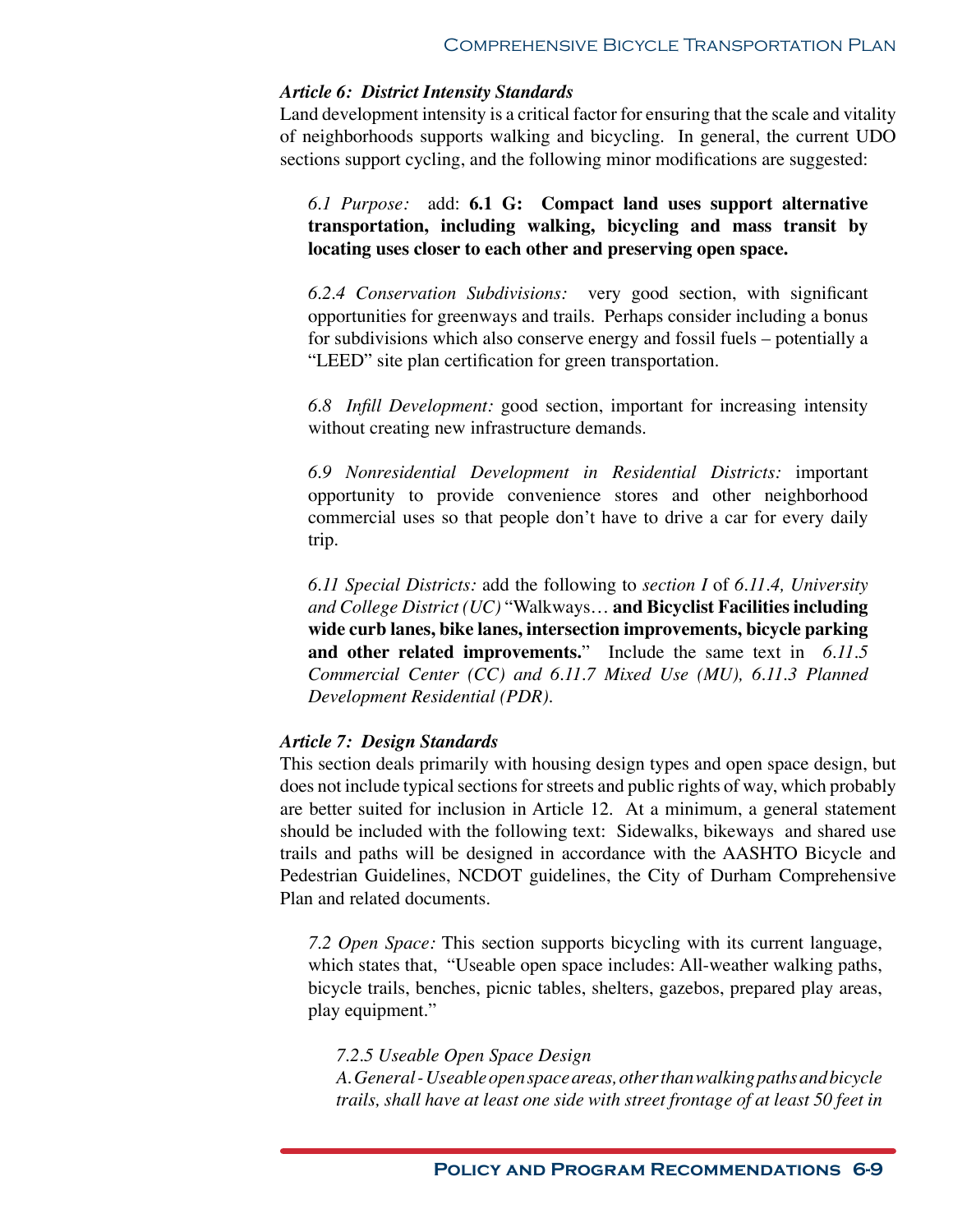*length, and shall be accessible to residential development by sidewalks, pursuant to Article 12, Infrastructure and Public Improvement.*

*B. Urban Tier - Useable open space shall be located so that 95% of the residential units in the subdivision or development are within a 1,300-foot walking distance of an accessible, useable open space.*

*C. Suburban Tier - Useable open space shall be located so that 95% of the residential units in the subdivision or development are within a 2,600-foot walking distance of an accessible, usable open space.*

*7.8 General Performance Standards:* This section should include performance standards for non-motorized travel as item **7.8.8. Goal-based Performance Standards** (such as mode share for example), as long as the performance measures are supported by available data.

# *Article 8. Environmental Protection*

Bicycling can play a significant role in reducing fossil fuel consumption and improving air quality, and this should be included in the Environmental section of the UDO as follows, in bold:

8.1 I: To improve air quality by reducing the heat island effect; **and by reducing pollution and fossil fuel used for transportation by encouraging walking, bicycling and transit.**

# *Article 9: Landscaping and Buffering*

This section includes an excellent tree protection program, which could be extended to include medians and landscape strips adjacent to roadways to benefit bicyclists and pedestrians.

# *Article 10: Off-Street Parking and Loading*

This is a good section, which begins with the following two sections related to bicycling:

*10.1 Purpose: "The purpose of this section is to reduce hazards to public safety and ensure efficient traffic flow by establishing standards for motorized vehicle parking, for bicycle parking, and for loading areas."*

*10.2.2 Facilities Required: A. "Off-street parking facilities for motorized vehicles and bicycles shall be provided for all uses located outside of the Downtown Tier."*

The following section (10.3.1) will help support infill development within the downtown tier by reducing the need for new projects to add off-street parking. One modification is noted below in bold:

### *10.3.1 Required Motorized Vehicle Parking C. Downtown Tier: No minimum parking shall be required. Parking shall*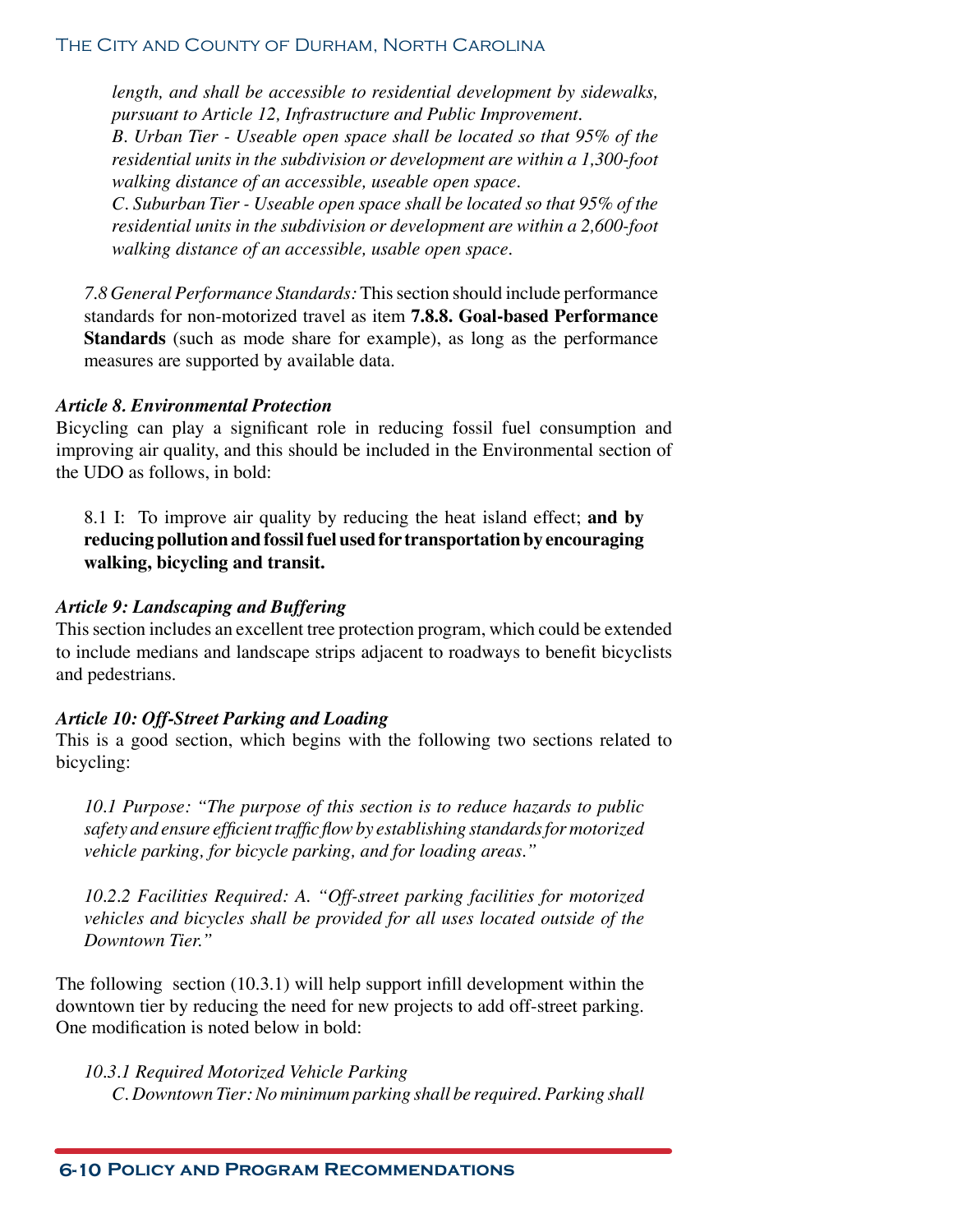*not exceed the minimum number required by the base use. Exceptions to this requirement may be granted by the Development Review Board if the additional parking does not negatively impact the pedestrian flow of the area and the following additional findings supporting the decision are made:*

*1. There is demonstrated need for additional parking;*

*2. The applicant is employing traffic demand management techniques to minimize parking;* **add: including providing bicycle parking**

*3. Efforts have been made to minimize significant tree cutting; and*

*4. The ability to share parking with nearby development has been evaluated.*

The new Durham Bicycle Parking ordinance has been well researched as is consistent with similar ordinances in other communities. It is provided below as a reference for the level of detail which can be applied to other aspects of bicycle facilities to be integrated from the Comprehensive Bicycle Transportation Plan into the UDO.

*10.3.3 Minimum Required Bicycle Parking*

*A. Multifamily residential uses shall provide bicycle parking at the rate of one bicycle parking space for every 20 motorized vehicle spaces; however, no more than 100 total bicycle parking spaces shall be required for any single development.*

*B. Nonresidential uses with an off-street parking requirement for motorized vehicles of at least 15 spaces and not more than 40 spaces shall provide a minimum of two bicycle parking spaces.*

*C. Nonresidential uses with an off-street parking requirement greater than 40 spaces shall provide bicycle parking spaces equal to 10% of the total number of spaces required up to 100 spaces.*

*D. Uses within the Downtown Tier that provide parking for motorized vehicles shall also provide parking for bicycles.*

# *10.3.4 Conversion of Motorized Spaces to Bicycle Parking*

*During the site plan approval process, the Development Review Board may allow a new or a pre-existing development to convert up to 5% of its motorized vehicle spaces to non-required additional bicycle parking, as long as the spaces are conveniently located near a building entrance. Converted parking spaces shall yield at least six bicycle parking spaces per motorized vehicle space.*

#### *10.4.4 Design Standards for Bicycle Parking*

*A. Bicycle parking may be located in any parking area or in other locations that are easily accessible and do not impede pedestrian or motorized vehicle movement into or around the site. Designating space for bicycle parking within buildings is a preferred option when feasible.*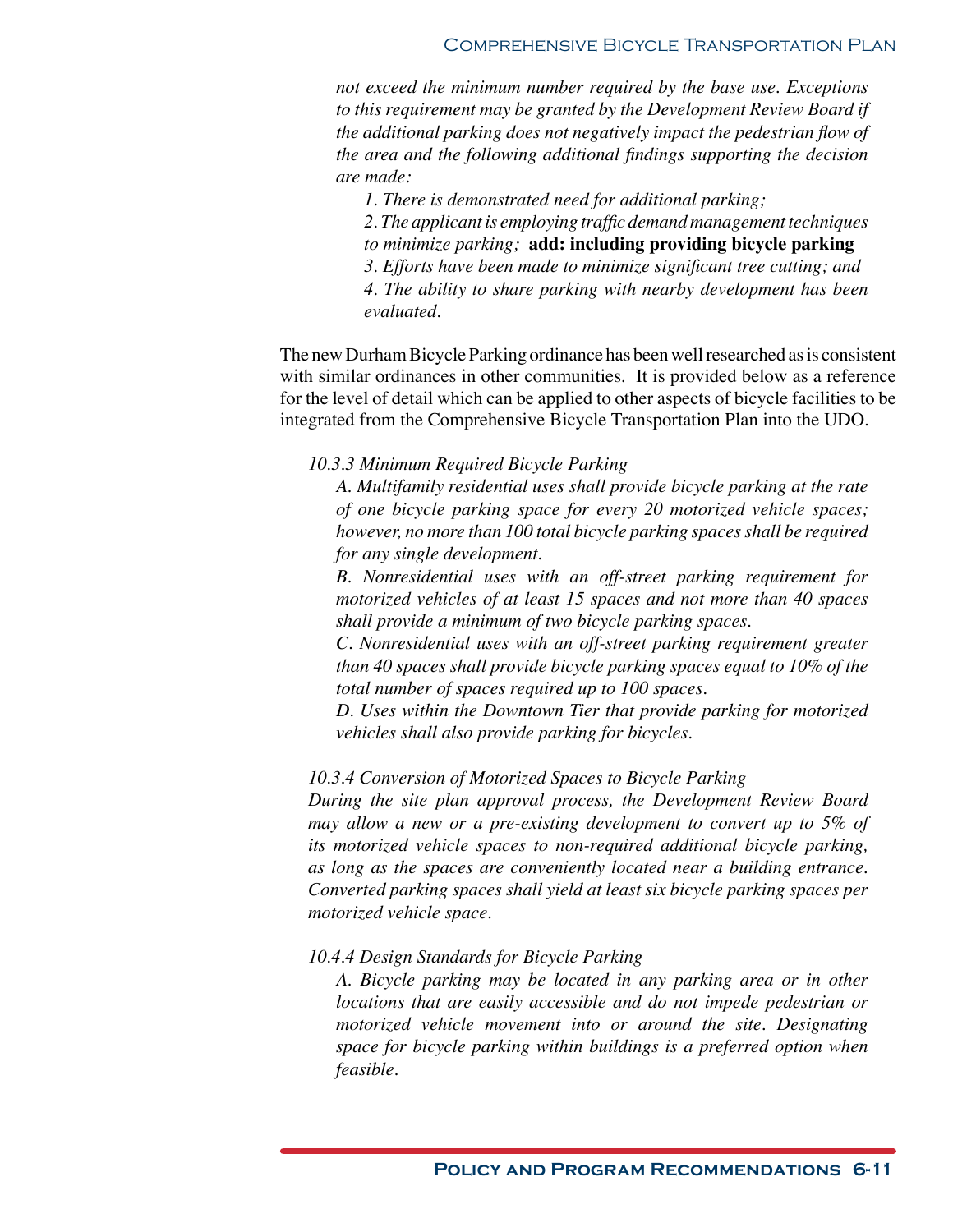*B. Requirements for bicycle parking in other areas may be met by: 1. A bicycle storage room, bicycle lockers, or bicycle racks within a building;*

*2. Bicycle racks or lockers in a parking structure, underneath an awning or marquee, or near a main building; or*

*3. Bicycle racks on the public right-of-way with approval from the City or State and where such racks do not conflict with pedestrian use.*

*C. When a percentage of the required motorized vehicle spaces are provided in a structure, an equal percentage of the required bicycle spaces shall be located inside that structure, unless other accessible, covered bicycle parking is located elsewhereon the site.*

*D. Where bicycle parking facilities are not clearly visible to approaching cyclists, signs shall be posted to direct cyclists to the facilities.*

*E. Facilities shall provide at least a 30 inch clearance from the centerline of eachadjacent bicycle and at least 24 inches from walls or other obstructions.*

*F. An aisle or other space shall be provided for bicycles to enter and leave the facility. The aisle shall have a width of at least four feet to the front or the rear of a standard six-foot bicycle parked in the facility.*

*G. Each bicycle parking space shall be sufficient to accommodate a bicycle at least six feet in length and two feet wide. Overhead clearance shall be at least seven feet.*

*H. Bicycle parking spaces shall be clearly marked as such and shall be separated from motorized vehicle parking by some form of physical barrier designed to protect a bicycle from being hit by a motorized vehicle.*

*I. Each bicycle parking space shall be provided with some form of stable frame permanently anchored to a foundation to which a bicycle frame and both wheels may be conveniently secured using either a chain and padlock or a U-lock. The frame shall support a bicycle in a stable position without damage to frame, wheels, or components. The rack known as an "inverted U-rack" is the preferred type.*

*J. Outdoor bicycle parking facilities shall be surfaced in the same manner as the motorized vehicle parking area and shall be equally level and accessible to the street.*

*K. Lighting and other security design features shall be provided in bicycle parking facilities equivalent to that provided in the facilities for motorized vehicles.*

*L. Bicycle parking should be located no further from the building's main entrance than the closest motorized vehicle parking space, excluding parking for persons with disabilities. Exceptions to this standard may be approved by the Development Review Board, considering site constraints and the availability of structured and/or enclosed parking for vehicles and bicycles. Uses with several major entrances shall locate a portion of the required bicycle parking at each entrance.*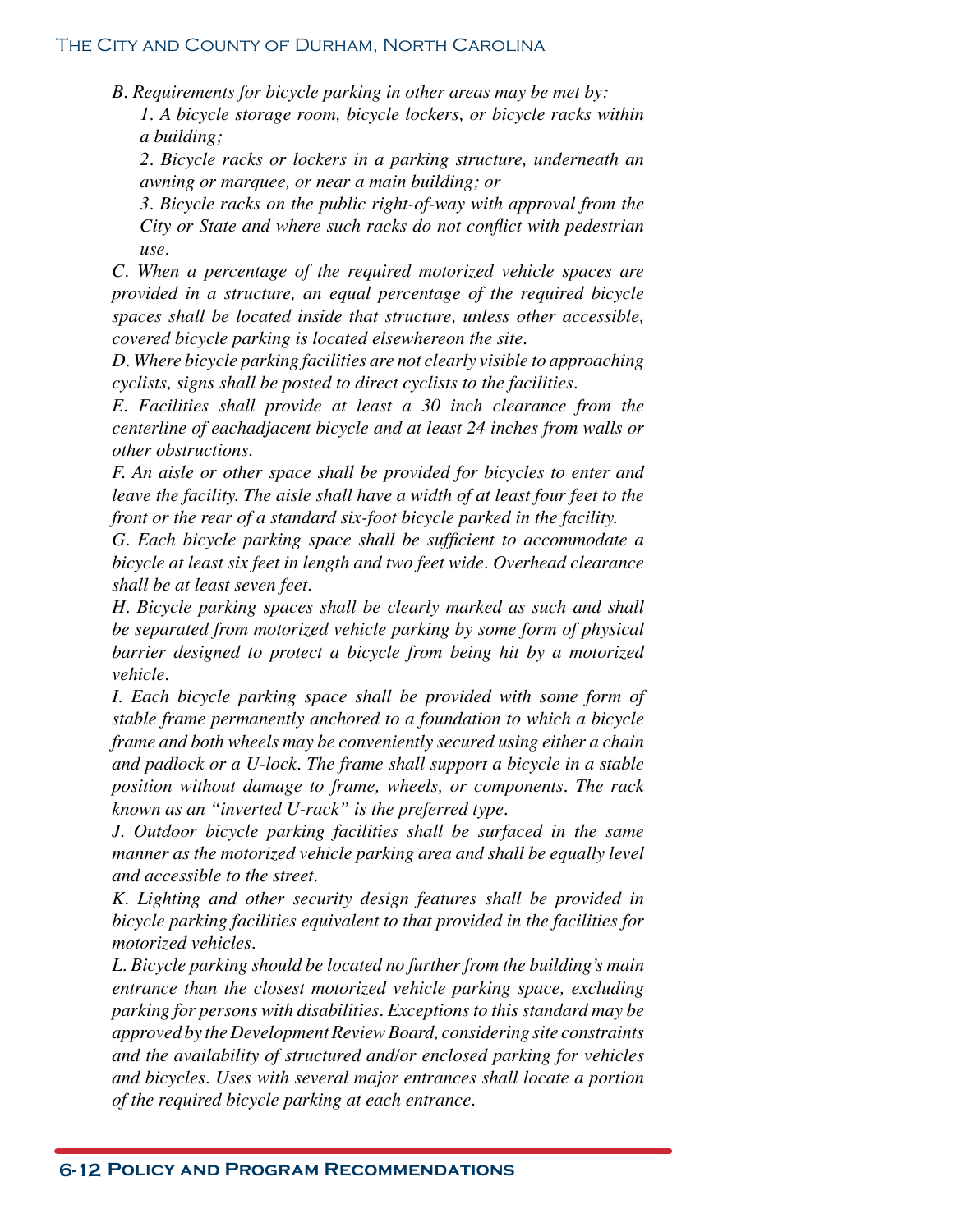The following section (10.5.2) allows for creative use of alternative planning techniques. One modification is noted below in bold:

*10.5.2 Factors Considered in Alternative Parking Plans C. Transportation Demand Management (TDM) 2. TDM Activities:* Modify this section to include item E: **"Bike to Work programs and other encouragement activities to promote the concept of people bicycling or walking for utilitarian travel."**

# *Article 12: Infrastructure and Public Improvements*

This article may include the most important sections for integrating bicycling into Durham's planning and development process. The current text is oriented primarily to pedestrians and off-street bicycling (such as the rail-trail projects suported in 12.6), and could be strengthened by a more comprehensive approach to bicycle transportation that includes on-street, off-street and intersection improvements. The following sections are noted for proposed modifications:

*12.3.1 Street Layout: Within any proposed development, the proposed street layout shall be coordinated with the existing and planned street system of the surrounding area, with respect to location, alignment, and cross-section. Street design shall satisfy the minimum requirements of the City Public Works Director or NCDOT, or applicable designees. The following street standards may be modified or varied by the approving authority in order to accommodate unique conditions.* **Add: All streets will be planned and designed to accommodate all modes of transportation, including motor vehicles, bicycling, walking and transit.** 

Note: 'Typical' sections for each functional class of road and street should be included in this section, based on the Design Guidelines developed in the Comprehensive Bicycle Transportation Plan and other sections of the UDO.

*12.3.1 C: Intersections:* Add: **Intersections will be designed to be ADA compliant, with safe crossings provided for pedestrians and bicyclists in accordance with NCDOT, MUTCD, AASHTO and other applicable guidelines.**

The following Section (*12.4 Pedestrian and Bicycle Mobility*) explicitly deals with pedestrians and bicyclists. Minor modifications are suggested for this section as follows:

#### *12.4.1 General*

*A. Sidewalk, walkway, on-road improvements, and trail systems sufficient to serve both existing and projected pedestrian and cyclist needs shall be*  labeled on all site and subdivision plans. Such systems shall be designed *to connect with all elements within the development, adjacent areas, and transit stops and may include sidewalks along public or private streets, wide outside travel lanes, bike lanes on roadways, and walkways and*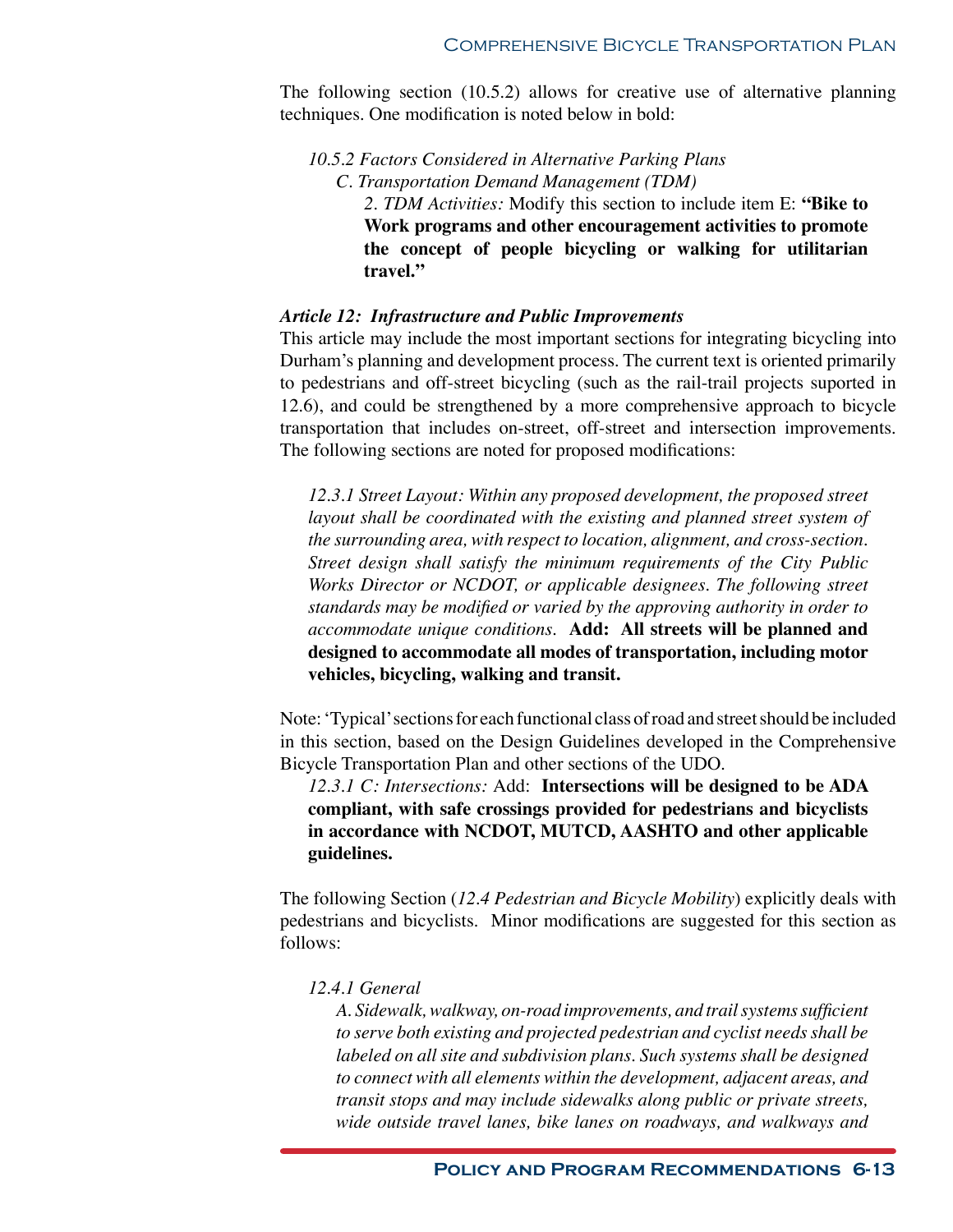*trails in alternative locations as appropriate. Design, location, dimensions, dedications, easements, and reservations shall conform to applicable City and County policies and plans for sidewalks, bicycle routes, and trails.*

*B. Walkways,* **bikeways** *and trails shall be designed to maximize the safety of users and the security of adjoining properties with respect to location, visibility, and landscaping.*

#### *12.4.2 Sidewalk Requirement*

*Unless the approving authority approves an alternate walkway, a conventional sidewalk shall be provided along streets within the right-of-way as shown in the table below unless the approving authority determines that the cost of providing the required sidewalks is disproportionate to the cost of the proposed development. In such cases a portion of the required sidewalk may be required or the requirement may be waived, at the discretion of the approving authority. Further adjustments to this location, if required, may be allowed by the Public Works Director, or designee during construction.*

Add: **12.4.2 B: Bikeway Requirement,** based on the national "Complete Streets" policy model:

*Bicycle facilities shall be established in accordance with the Durham Comprehensive Bicycle Transportation Plan in new construction and reconstruction projects in all urbanized areas unless one or more of three conditions are met:*

*1. Bicyclists and pedestrians are prohibited by law from using the roadway. In this instance, a greater effort may be necessary to accommodate bicyclists and pedestrians elsewhere within the right of way or within the same transportation corridor.*

*2. The cost of establishing bikeways or walkways would be excessively disproportionate to the need or probable use. Excessively disproportionate is defined as exceeding twenty percent of the cost of the larger transportation project.*

*3. Where sparsity of population or other factors indicate an absence of need. In rural areas, paved shoulders should be included in all new construction and reconstruction projects on roadways used by more than 1,000 vehicles per day.*

#### *Article 13: Additional Requirements for Subdivisions*

Section 13.1.6, *Street Connectivity Requirements*, is potentially very important at the local neighborhood level, since connectivity is a key factor in ensuring that people can walk or bike between neighborhoods, cul-de-sacs and communities. The following modification is proposed for this section in bold: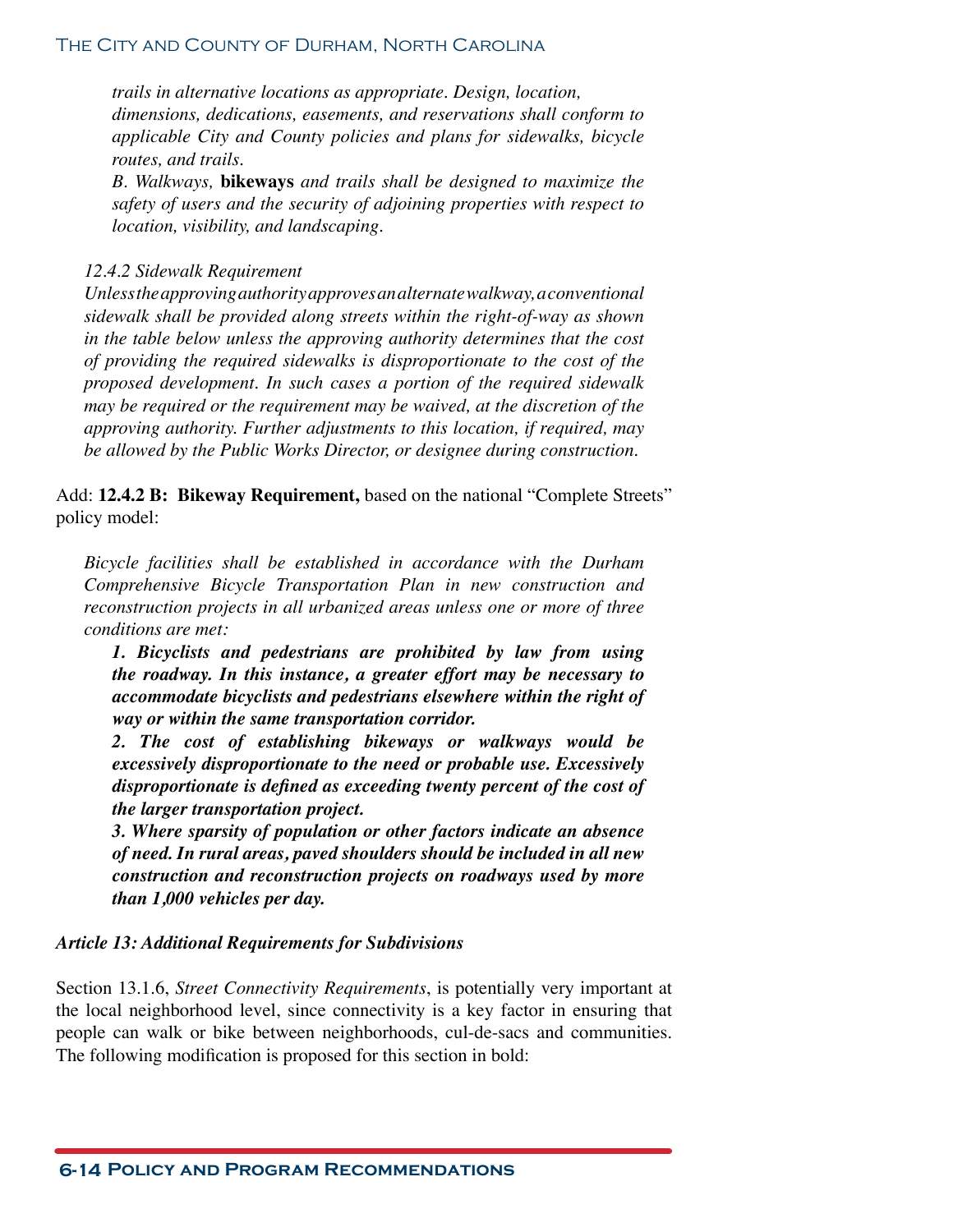*13.1.6 An interconnected street system is necessary in order to promote orderly and safe development by ensuring that streets function in an interdependent manner, provide adequate access for emergency and service vehicles, enhance access by ensuring connected transportation routes,*  **provide access for people walking and bicycling between neighborhoods**  *and provide continuous and comprehensible traffic routes.*

*A. Connectivity Defined:* Add the following: **a pathway between neighborhoods for walking, bicycling and emergency access shall be counted as a link.**

Modify the connectivity graphics as shown below to encourage neighborhood connections.



Article 16: Definitions

Sec. 16.3 Defined Terms: Modify the following per the changes made in bold:

Modify: *Street, Public: An area for vehicular, transit,* **pedestrian and bicyclist** *traffic that is dedicated to or maintained by a public agency.*

New Definition: **Traffic: "Pedestrians, motor vehicles, bicycles and other conveyances either singly or together using any highway, street or public right-of-way for purposes of travel."**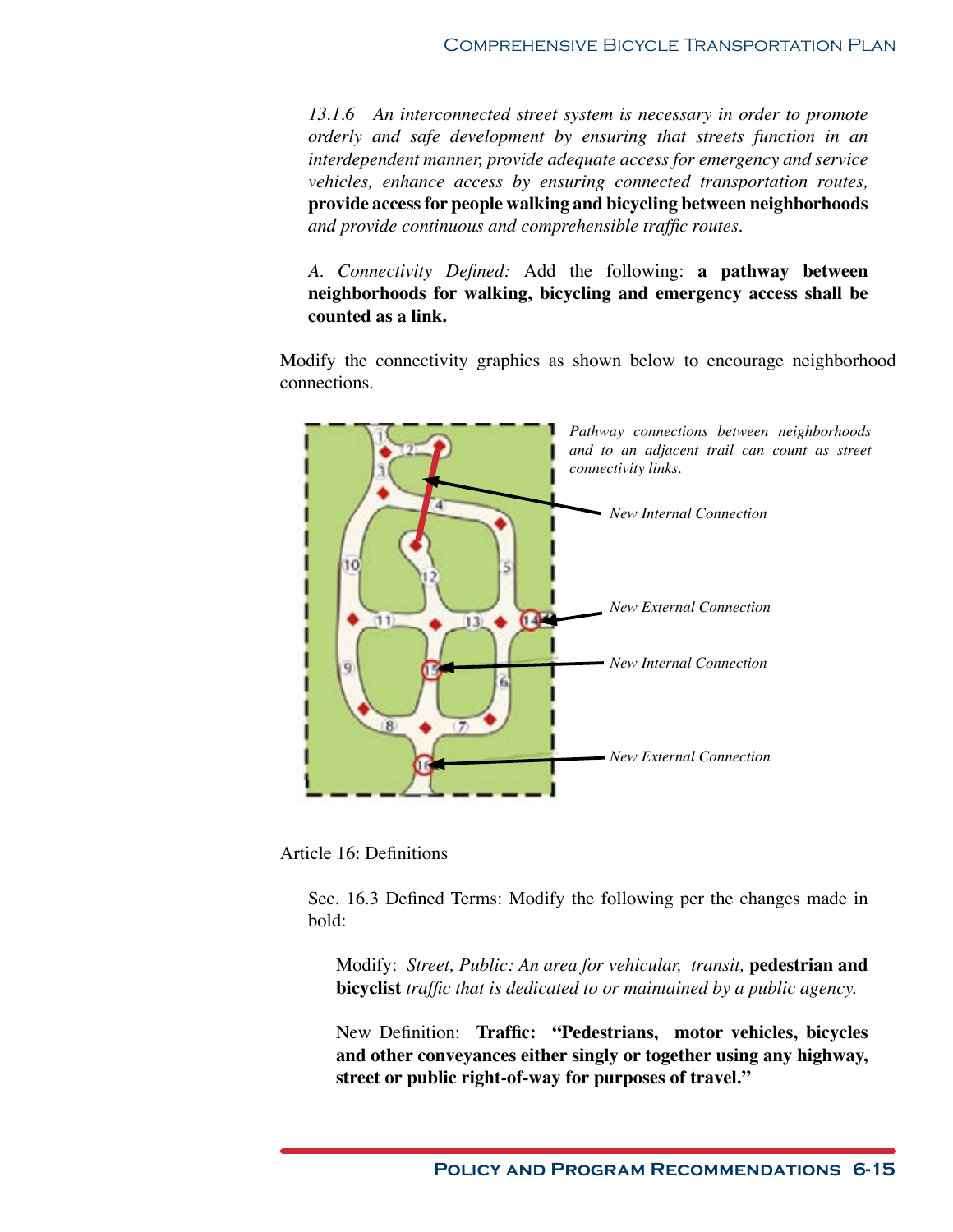# **6.3.2 Durham Zoning Ordinance (2005)**

Technically, the new Durham Unified Development Ordinance (UDO 2006) supersedes the pre-existing Zoning and Subdivision Ordinances and provides improved consistency with the Comprehensive Plan. A review of the former ordinances is provided below to highlight areas where potential policy recommendations have resulted in improved conditions for bicycling, and areas where modifications to previous sections could still be updated and included in the UDO. Durham' s former zoning and subdivision ordinances have a solid base of support for bicycling. The potential for mixed-use development, special overlay districts and significant mention of greenways, trail and sidewalk demonstrate support for non-motorized travel. Specific sections and suggested improvements include:

# 1.1.2 Purpose:

Modify item 'e' to state: **"to manage congestion, ensure traffic safety and provide mobility for all modes of transportation, including motor vehicles, transit, walking and bicycling."** Add item "r": **"ensure public health and quality of life."** 

1.2.1 It is the purpose of this Ordinance to promote the health, safety and general welfare of the residents of Durham City and County.

1.2.2 G. Minimize congestion in the streets and reduce reliance on automobiles by providing options for walking, bicycling, and transit use; **<NOTE: These changes were made in the UDO>**

Section 4.A..1 Zoning District descriptions: consider adding more mixed use zoning within districts, such a convenience stores within residential zones to encourage more short distance trips by bicycling and walking. This is referred to in Section 5.8 TOD-CN, the transit-oriented development – compact neighborhood overlay district. **<NOTE: These changes were made in the UDO>**

Section 4.B.2.10 Traffic Impact Analysis

Consider including a statement such as **"the traffic analysis will include all modes of travel, including walking, bicycling and transit."**

Section 7.22 Home Occupations / Accessory Dwellings

With continued growth in people working at home, and with affordable housing linked to compact land use, it is important that these concepts are included in the zoning district descriptions. This will allow more people to live and work in compact neighborhoods, which will result in more walking and bicycling if the streets and trails are well designed. **<NOTE: These changes were made in the UDO>**

# Section 5 – Overlay Districts

The greenway and trail system could be considered as a new overlay district; this could facilitate both system management and development.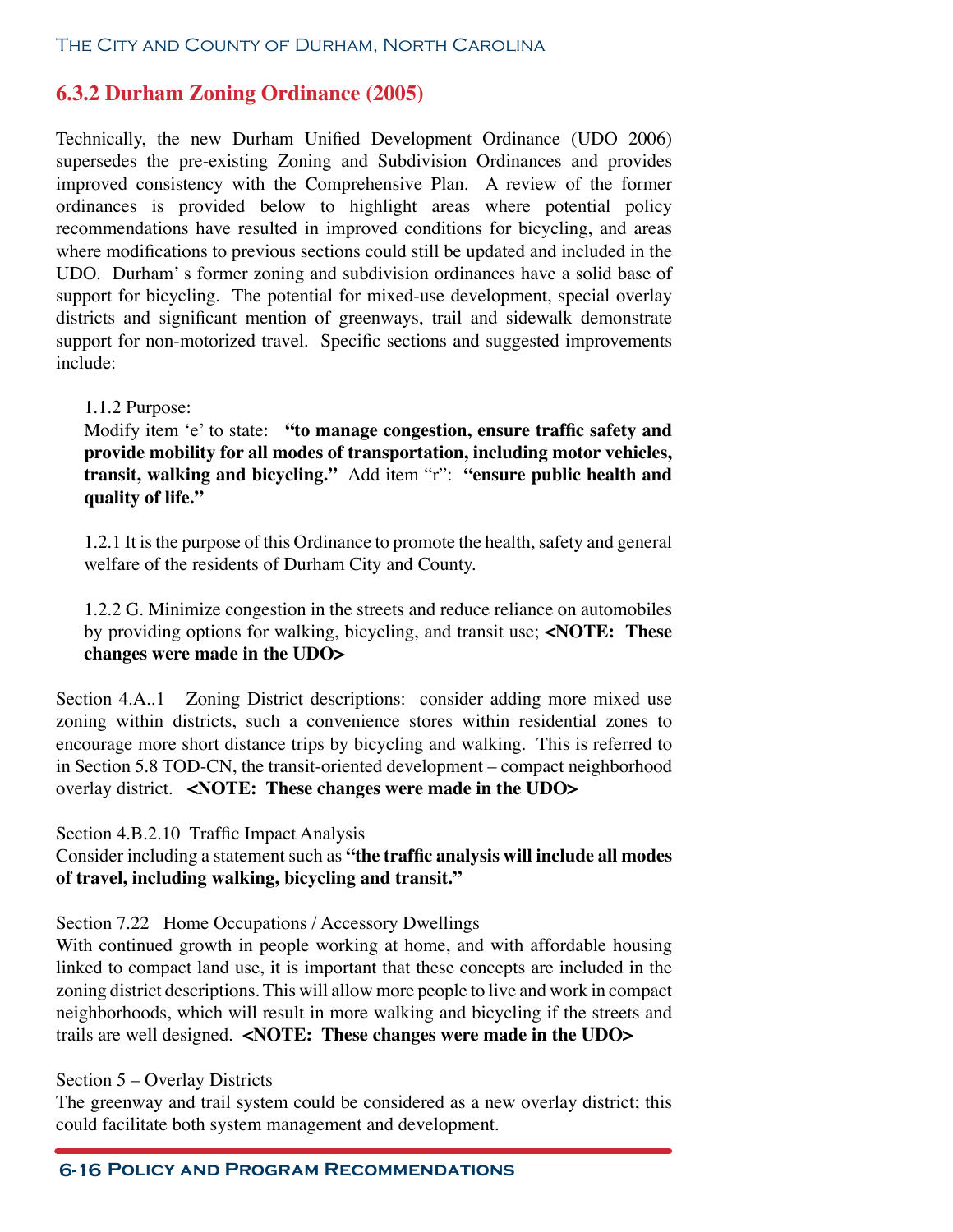#### Section 8 – Performance Standards for all Development

Consider adding a section as follows: **"Land development and roadway design will support walkable and bicycle-friendly communities to encourage active lifestyles, environmental conservation and quality of life. Based on the national Trails for All Americans study, all residential areas will be within a 15 minute walk of a trail or bikeway."** 

Section 8.2.25 Preservation of Rail Corridors supports this performance standard with potential rail banked, rail-trail and rail-with-trail corridors. These trail types should be explicitly defined.

Section 9 – Standards for Parking, Loading, Sidewalk and Trash Handling Facilities: This section needs a better name, so that pedestrian and bicyclist are considered more appropriately. Suggestion: **Parking and Streetscape Facilities**. **<NOTE: These changes were made in the UDO>**

The section on Sidewalk Requirements is very good. Minor adjustments are recommended as noted in bold text in the reproduced copy of the existing text below:

# **Parking and Streetscape Facility Standards**  *9.8* **Streetscape and Parking Requirements**  *9.8.1* **Pedestrian, Bicyclist and Trail Facilities**

*Sidewalk, walkway, on-road improvements, and trail systems sufficient to serve both existing and projected pedestrian and bicyclists needs shall be reflected in all site and subdivision plans. Such systems may include*  **either** *conventional sidewalks along street rights-of-way, wide outside travel lanes,* **paved shoulders** *or bike lanes on roadways,* **and/***or walkways and trails in alternative locations as appropriate.* **Support facilities may include bicycle parking, signal improvements, safe crossings, benches, lighting and other streetscape elements***. Design, location, dimensions, dedications, easements, and reservations, shall conform to applicable City and/or County Urban Growth Area policies and plans for sidewalks, bicycle facilities* **routes***, and trails.*

*1. Location: Unless an alternate walkway is approved, conventional sidewalks within the Urban Growth Area shall be located as follows:* 

*a. On both sides of major and minor thoroughfares (as defined by the adopted Thoroughfare Plan) except on freeways;* 

*b. On one side of collector streets and nonresidential streets with existing or projected traffic of 2,000 or more vehicles per day;* 

*c. On one side of residential streets of all types that are not cul-desacs.* 

*d. On one or both sides of local streets in nonresidential areas where review indicates that sidewalks are, or will be, needed to accommodate pedestrian traffic.*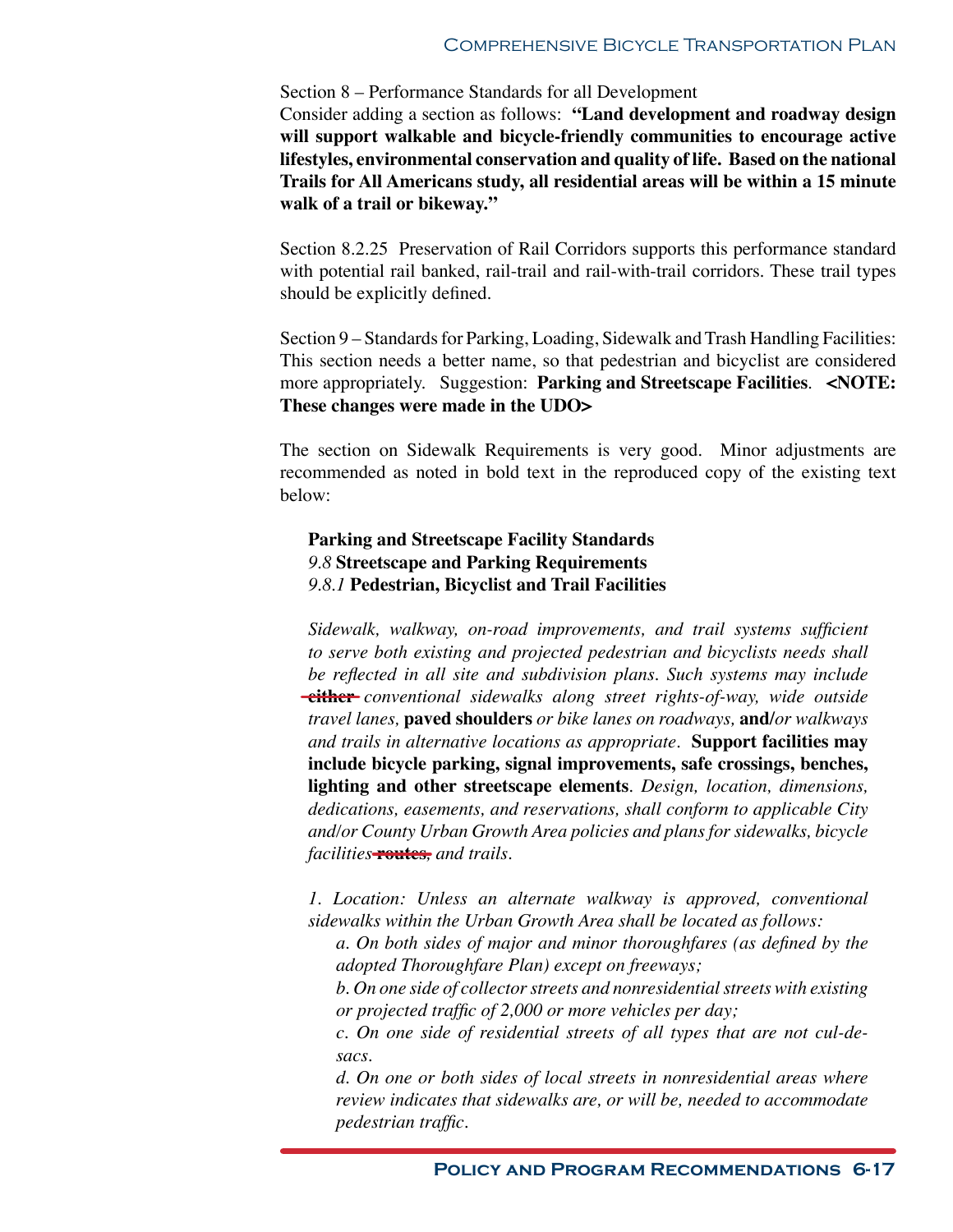*2. If a conflict exists between these standards and the provisions of the Subdivision Ordinance, than the stricter requirements shall apply. When the approving body determines that the construction of a conventional sidewalk or alternative walkway is unfeasible due to special circumstances, including but not limited to: impending road widening, significant street trees, severe roadside conditions, or limited pedestrian volumes; the approving body may require either: (1) payment in lieu of sidewalk construction; or (2) a combination of sidewalk and/or alternative walkways and/or payment in lieu funds. In general, sidewalks shall be 5 feet in width and shall be constructed of concrete. Alternate dimensions and materials may be approved by the City Engineering Department.*

**3. All sidewalks and street crossings shall be designed in compliance with the Americans with Disabilities Act (ADA), the Manual of Uniform Traffic Control Devices, AASHTO Guidelines and other appropriate guidelines.**

*9.1.8.1* **B <new subsection, former item 9.1.8.1.3>**

*Either wide outside travel lanes,* **paved shoulders** *or bicycle lanes, as determined by the City Public Works Department or the North Carolina Department of Transportation, shall be a part of any road improvements made on roadways which are indicated as bicycle routes facilities on either the City's Durham Urban Trails and Greenways Master Plan, the City of*  **Durham Bicycle Master Plan or** *the Metropolitan Planning Organization's Regional Bicycle Plan.* 

**In addition to linear bikeways, new and modified traffic signals, roadway crossings, trailheads, transit stops and other improvements will be designed to be accessible to bicyclists.**

**All bicycle facilities shall be designed in compliance with the AASHTO Guidelines for the Development of Bicyclist Facilities, the Manual of Uniform Traffic Control Devices, NCDOT design guidelines, and the City of Durham Bicycle Master Plan.**

**At worksites with more than 50 employees, lockers and showers will be provided for people who walk or bike to work, or during the workday.**

# *9.4.2 Minimum Required Bicycle Parking Spaces*

*Multi-family residential uses shall provide bicycle parking at the rate of 1 bicycle parking space for each 20 motorized vehicle spaces but no more than 50 total bicycle parking spaces are required for any single development.*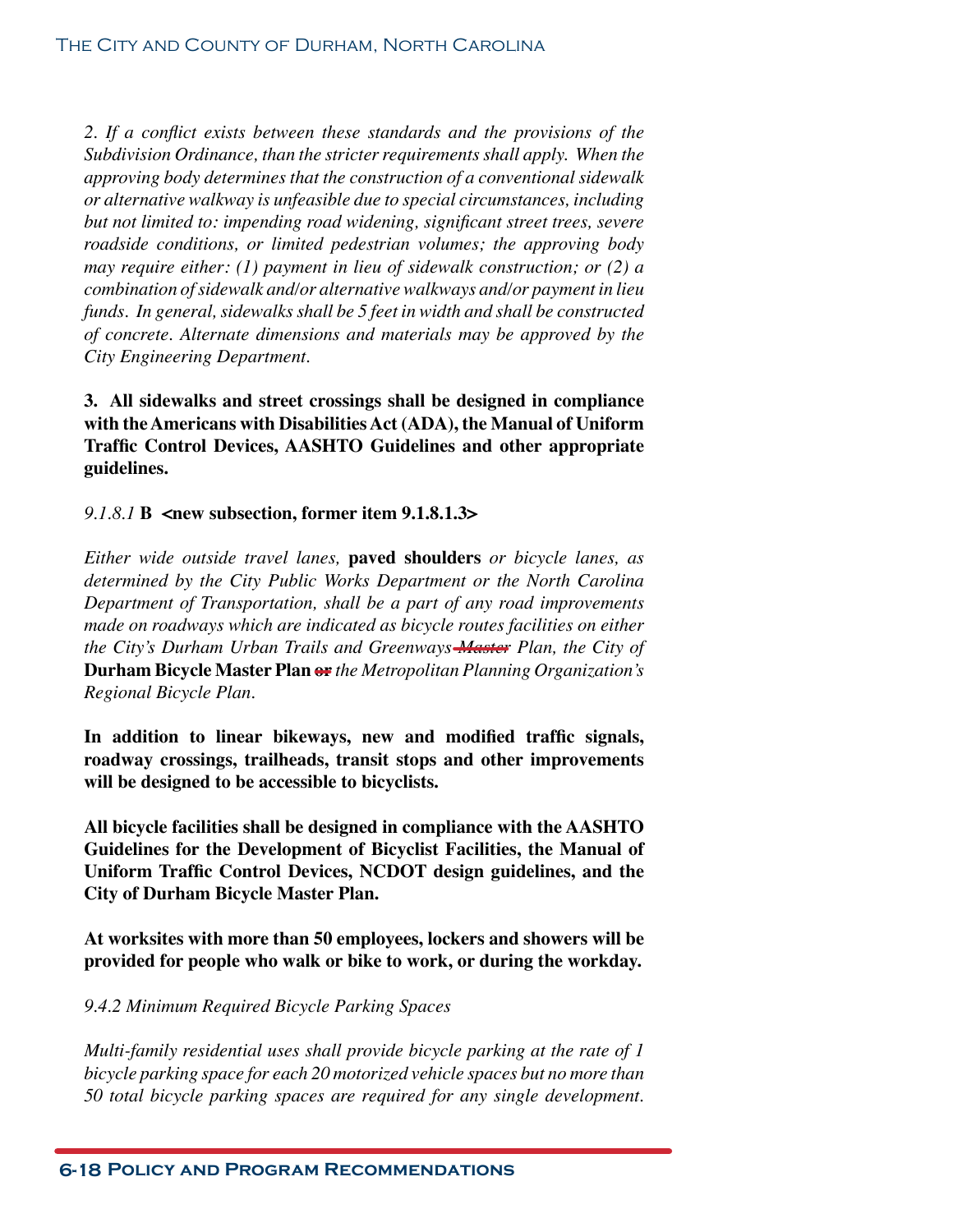*Non-residential uses with an off-street parking requirement for motorized vehicles of at least 15 spaces and not more than 40 spaces shall provide a minimum of 2 bicycle parking spaces. Non-residential uses with an offstreet parking requirement greater than 40 spaces shall provide bicycle parking spaces equal to 5% of the total number of spaces required up to 100 spaces.* 

**Bicycle parking shall be located in secure, visible areas, sheltered from rain if possible. At long-term parking locations (transit stations, parking garages, park & ride lots, university campuses, etc.) bicycle lockers or secured areas should be provided in addition to racks. Short term bicycle parking should also be included as a routine element in streetscape design for all commercial, institutional and mixed-use streetscapes. All schools shall provide secure bicycle parking for a minimum of 10% of the student / faculty population.**

**<NOTE: These changes were made in the UDO>**

# **6.4 Mode Share, Health and Safety Goals**

To truly be a national leader in alternative transportation policy, Durham will need to set clear goals and benchmarks for achieving them. In 1993, the National Bicycling and Walking Study set a goal for the United States to "double the amount of bicycling and walking, and increase the safety of these modes by 10%." Numerous communities have adopted versions of this combined mode share and safety goal. A decade later, Durham County experienced an 11.2% decline in walking and bicycling, as shown in Table 6.1 from the U.S. Census.

As part of the effort to reverse this trend, potential goals for Durham could include:

- 1. Increase bicycling and pedestrian mode share to 5% of all trips by 2010.
- 2. Improve pedestrian and bicyclist safety by 10% by 2010.

3. Ensure that all residents meet or exceed the U.S. Surgeon General's recommendations for daily physical activity, including at least 30 minutes of exercise 5 days a week.

Measuring these goals can be accomplished by routine travel surveys, systematic data collection and annual reporting on objectives derived from these goals.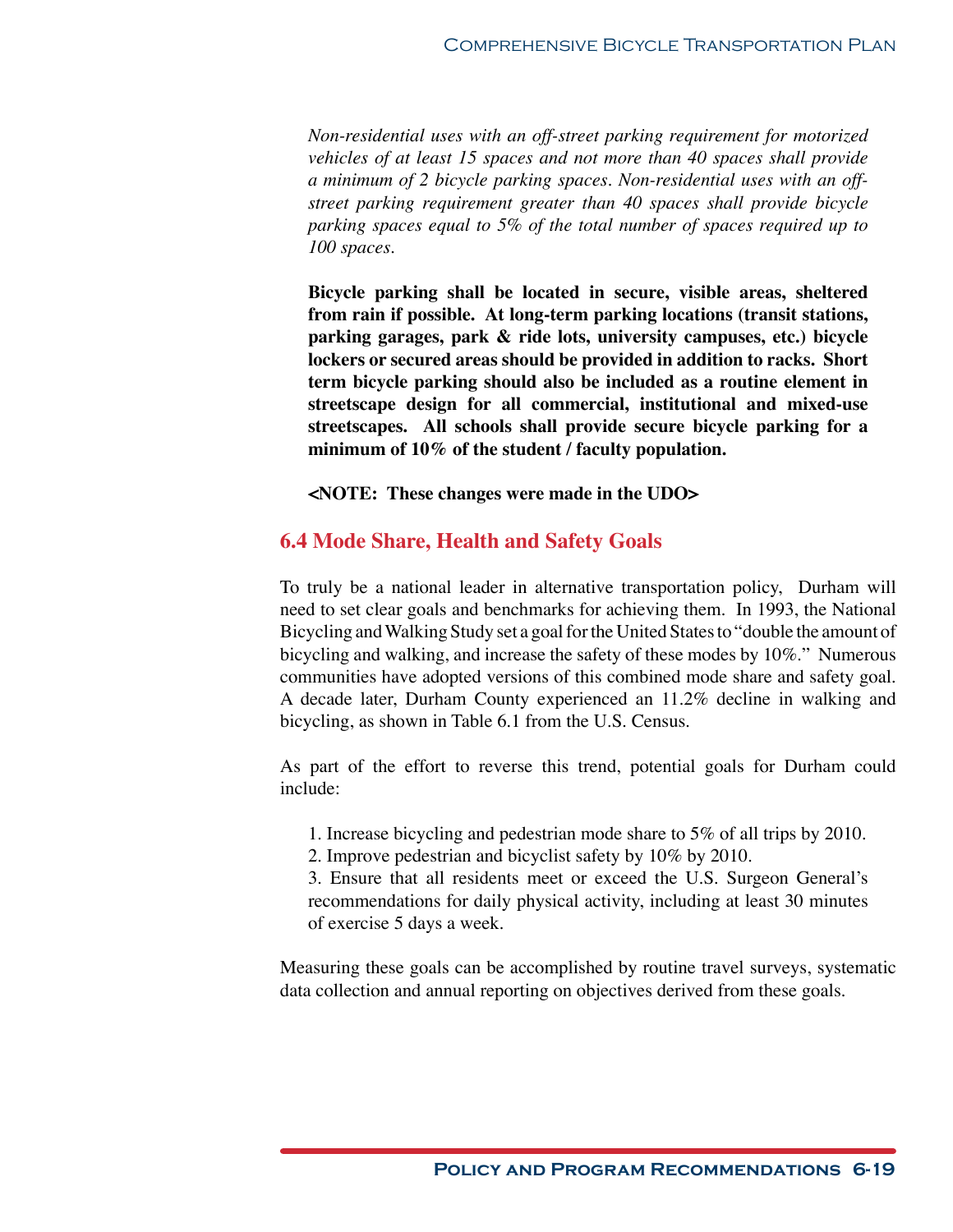| <b>Selected Characteristics</b>                                   | 1990    |         | 2000    |                | Change 1990 to 2000 |         |
|-------------------------------------------------------------------|---------|---------|---------|----------------|---------------------|---------|
| (Universe: All Workers)                                           | Number  | Percent | Number  | Percent        | Number              | Percent |
| Workers 16 years or over                                          | 129,263 | 100     | 166,050 | 100            | 36,787              | 28.5    |
| Sex                                                               |         |         |         |                |                     |         |
| Male                                                              | 67,819  | 52.5    | 88,375  | 53.2           | 20,556              | 30.3    |
| Female                                                            | 61,444  | 47.5    | 77,670  | 46.8           | 16,226              | 26.4    |
| Mode to work                                                      |         |         |         |                |                     |         |
| Drove alone                                                       | 100,938 | 78.1    | 133,205 | 80.2           | 32,267              | 32      |
| 2-person carpool                                                  | 15,729  | 12.2    | 16,580  | 10             | 851                 | 5.4     |
| 3-or-more-person carpool                                          | 3,696   | 2.9     | 5,745   | 3.5            | 2,049               | 55.4    |
| Bus or trolley bus                                                | 2,114   | 1.6     | 3,000   | 1.8            | 886                 | 41.9    |
| All other transit1                                                | 35      | 0       | 34      | $\bf{0}$       | $-1$                | $-2.9$  |
| <b>Bicycle or walked</b>                                          | 3,728   | 2.9     | 3,310   | $\overline{2}$ | $-418$              | $-11.2$ |
| Taxicab, motorcycle, or other<br>mode                             | 1,152   | 0.9     | 1,125   | 0.7            | $-27$               | $-2.3$  |
| Worked at home                                                    | 1,871   | 1.4     | 3,050   | 1.8            | 1,179               | 63      |
| Travel time to work (Universe = Workers who did not work at home) |         |         |         |                |                     |         |
| Less than 5                                                       | 2,224   | 1.7     | 2.345   | 1.4            | 121                 | 5.4     |
| 5 to 9                                                            | 10,796  | 8.5     | 10,480  | 6.4            | $-316$              | $-2.9$  |
| 10 to 14                                                          | 19,934  | 15.6    | 19,470  | 11.9           | $-464$              | $-2.3$  |
| 15 to 19                                                          | 26,367  | 20.7    | 27,980  | 17.2           | 1,613               | 6.1     |
| 20 to 29                                                          | 33,508  | 26.3    | 39,470  | 24.2           | 5.962               | 17.8    |
| 30 to 44                                                          | 23,888  | 18.8    | 39,560  | 24.3           | 15,672              | 65.6    |
| $45 - 59$                                                         | 6,887   | 5.4     | 14,195  | 8.7            | 7,308               | 106.1   |
| 60 or more                                                        | 3,788   | 3       | 9,500   | 5.8            | 5,712               | 150.8   |
| Mean travel time (minutes)                                        | 21.5    | (X)     | 26.5    | (X)            | 5                   | (X)     |
| Median travel time (minutes) 20.9                                 |         | (X)     | 20.8    | (X)            | $-0.1$              | (X)     |
|                                                                   |         |         |         |                |                     |         |

# Table 6.1 CENSUS TRANSPORTATION PLANNING PACKAGE (CTPP 2000)

*Source: http://ctpp.transportation.org/part2/37063.htm Geographic Area: Durham County, North Carolina Selected Characteristics By Place Of Work, 1990 And 2000*

# **6.5 Complete Streets Policy**

There is a growing national trend towards integrating bicycling, walking and transit as a routine element in highway and transit projects. This movement has developed under the name of "Complete Streets," which is defined by the Complete the Streets Coalition as follows:

*"COMPLETE STREETS are designed and operated to enable safe access for all users. Pedestrians, bicyclists, motorists and bus riders of all ages and abilities are able to safely move along and across a complete street."* Source: http://www.completethestreets.org/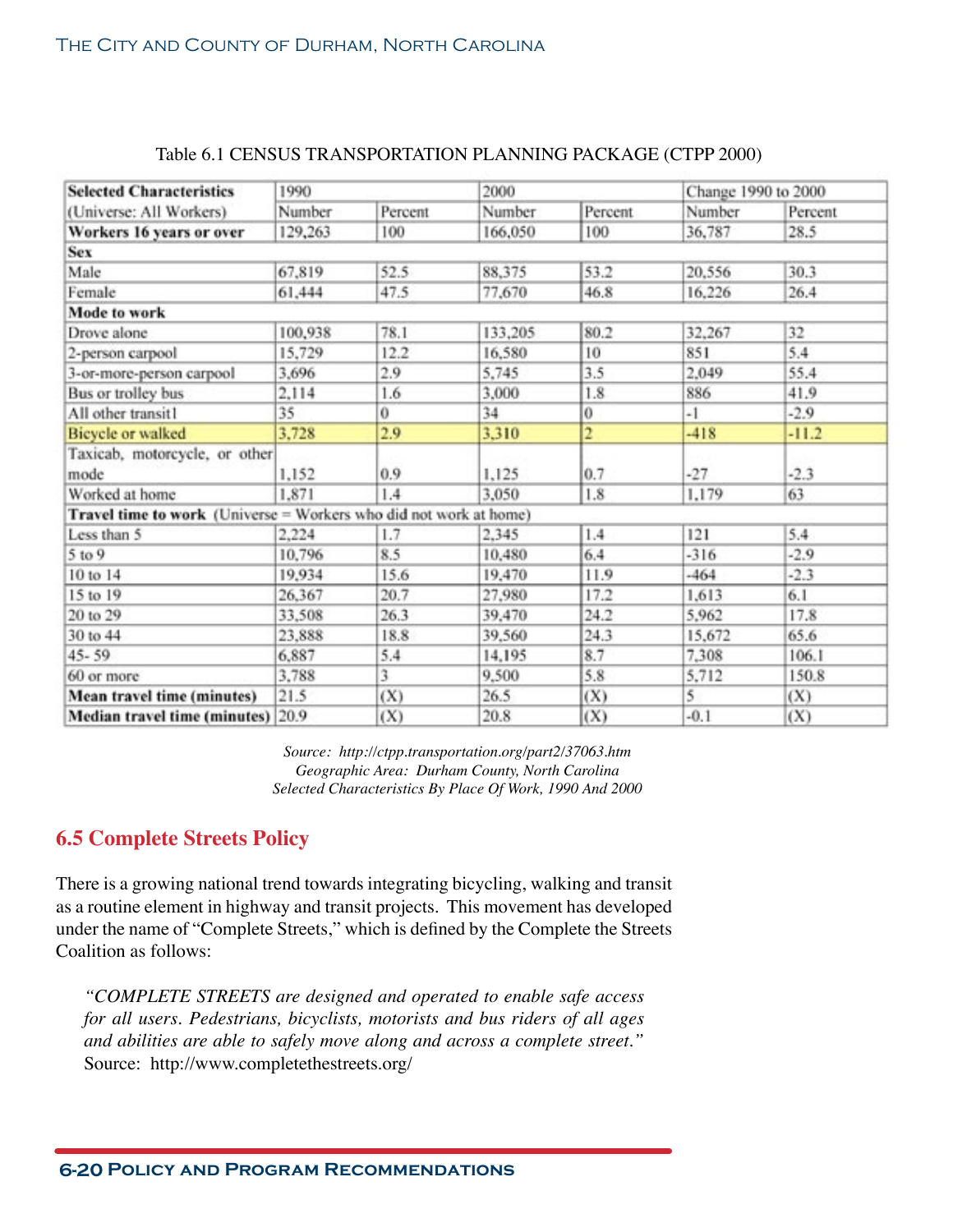While the Durham Comprehensive plan and UDO address non-motorized transportation in a number of important ways, Complete Streets could be a new framework for integrating the Comprehensive Bicycle Transportation Plan into a more systematic approach for implementation. A number of similar cities, including Columbia, MO; Santa Barbara, CA; Ft. Collins, CO and others have taken this approach to non-motorized transportation policy. One interesting example is the DuPage County Healthy Roads initiative, which links public health with roadway improvements for pedestrians and bicyclists. Since Durham is called the "City of Medicine," this could be an appropriate model for creating a healthy infrastructure system. A review of Complete Streets policies from throughout the U.S. is provided in the appendix of this report.

# **6.6 Next Steps: Becoming a Bicycle Friendly Community**

The League of American Bicyclists (LAB) promotes the national Bicycle Friendly Communities (BFC) Program. Awards are given bi-annually to Bronze, Silver, Gold and Platinum level BFC's. The program application includes a detailed review of all aspects of a comprehensive bicycling program: engineering, education, enforcement and encouragement. The application can be used as a set of benchmarks for measuring Durham's program against the most successful communities in the U.S. This has proven to be a powerful tool for communities such as Portland, OR – which formed a Mayor's "GO PLATINUM" committee after it was designated as a Gold BFC, with a goal of improving all required program areas in order to achieve Platinum status within two years. If Durham wants to be among the best communities in the nation for bicycling, the BFC program can provide a basis for reaching that goal.

# **6.7 The Three E's: Education, Enforcement, and Encouragement Programs**

Once safe facilities are in place, continued support for greenway, pedestrian, and bicycle networks is built through programs that focus on the three E's of planning: Education, Enforcement, and Encouragement. These categories are the foundation used in evaluating applications for the national Bicycle Friendly Communities (BFC) Program. In North Carolina, Carrboro and Cary have both been designated as "Bronze level" BFC communities. If Durham wants to become a great place for bicycling and walking it should strive to implement programs that other BFC communities have completed. The key to success is not just to provide these kinds of programs but to provide them in a scale and quantity that reaches the community population.

# *6.7.1 Education*

# *Safety Materials and Devices*

Currently, Durham has a variety of existing safety programs where literature, such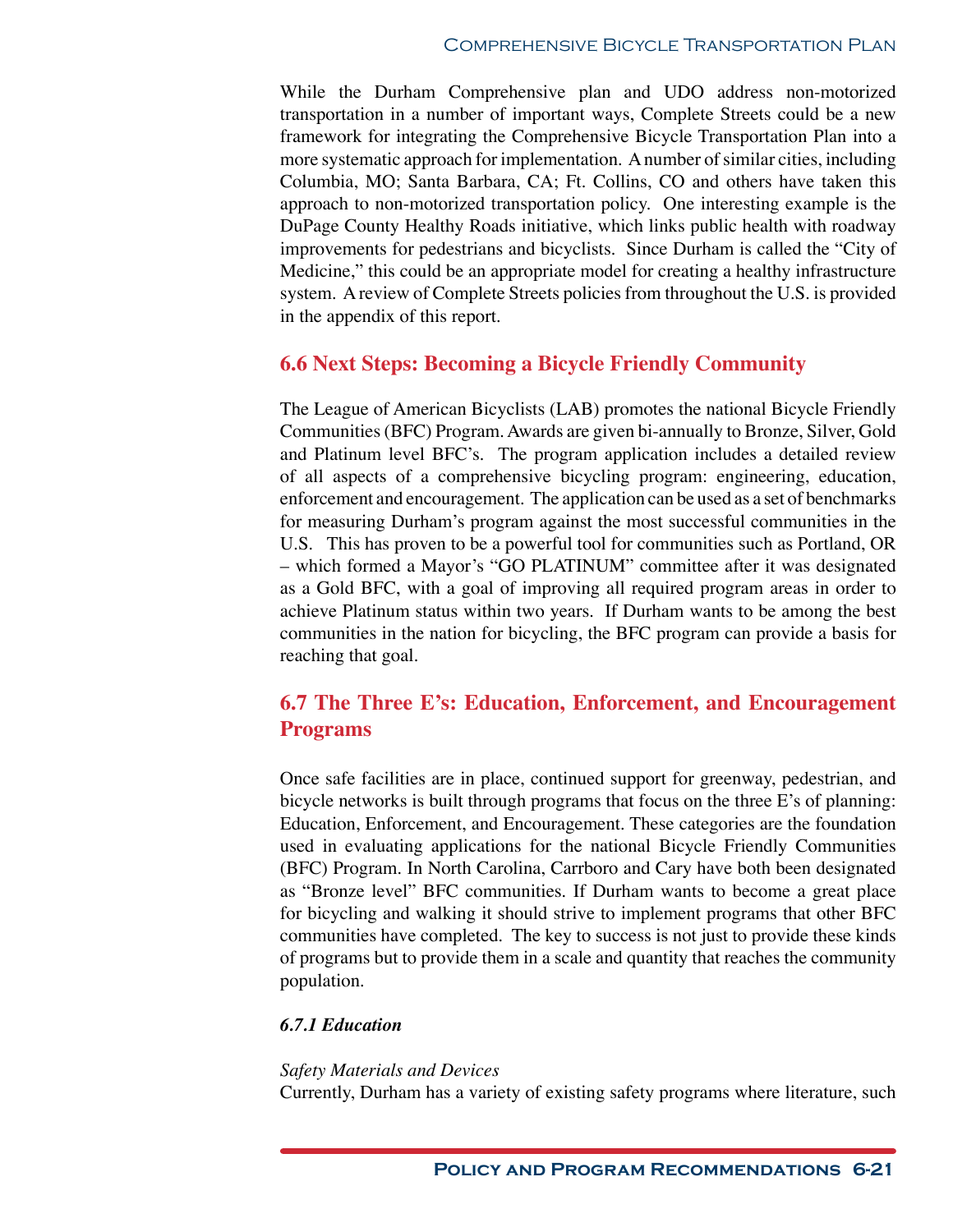as Durham's "Basic Bike Commuting: A Guide for Getting Started", is distributed. Events, such as Bike to Work Fridays, have been used to attract both current and new cyclists, in attempts to reach a wider audience of people.

Durham should build on these existing programs by continuing to develop a variety of safety materials and distribute them widely throughout the community. These materials can focus on safe behaviors, rules, and responsibilities. Information may include important pedestrian and bicycle laws, 5 to 10 keys to safe pedestrian and bicycle travel, safe motor vehicle operation around pedestrians and bicyclists, and general facility rules and regulations. This safety information can be distributed through brochures, newsletters, newspapers, and other print media that can be inserted into routine mailings. It can also be posted on municipal websites and shown on local cable access television.

Several examples of safety materials have already been developed. The North Carolina Driver's Handbook has an entire section devoted to bicycles, bicyclists' rights and responsibilities, and how motorists should behave. Programs to promote bicycle and pedestrian safety should be included in high school driver education classes.*(Resource:http://www.ncdot.org/transit/bicycle/safety/programs\_ initiatives/share.html).* The Town of Cary, NC has produced a digital bicycling video that can be used as a model. *(Resource: http://www.townofcary.org/depts/ dsdept/P&Z/bicycleplan/bicycleplanoverview.htm).* The StreetSmart public awareness campaign in the Washington, DC region is another example of a Public Service Agency educating residents about pedestrian and bicycle safety.

Durham should also build on programs that distribute safety devices throughout the community. For example, nearby Guilford County is involved in the distribution of safety materials and devises through the Helmet Promotion Program. This program is funded by NCDOT's federal safety funds, which were used to purchase bicycle helmets for distribution at local bicycle safety events in communities across the state. *(Resource: http://www.ncdot.org/transit/bicycle/safety/programs\_initiatives/ helmets\_promotions.html)*

#### *Share the Road Initiative*

The Division of Bicycle and Pedestrian Transportation has been a leader in educating both cyclists and motorists about their rights and responsibilities in sharing roadway space. In 1982, the Division undertook its first statewide safety campaign on the theme, Bicycles Are Vehicles. The thrust of this campaign was to increase awareness among motorists that bicycles have an equal right to use the state's highways while educating bicyclists of the need to ride responsibly as vehicle operators. To alert motorists to the presence of bicyclists in certain heavy traffic areas, the Division worked with others within the NCDOT to create a "Share the Road" sign, a yellow/ green diamond warning sign with a bicycle schematic and a plaque below with the words "Share the Road." These signs were first produced and erected along roadways in 1987. The sign was later adopted as part of the Manual on Uniform Traffic Control Devices that is used throughout the country. Durham should increase the usage of these signs, in accordance with MUTCD standards, particularly on low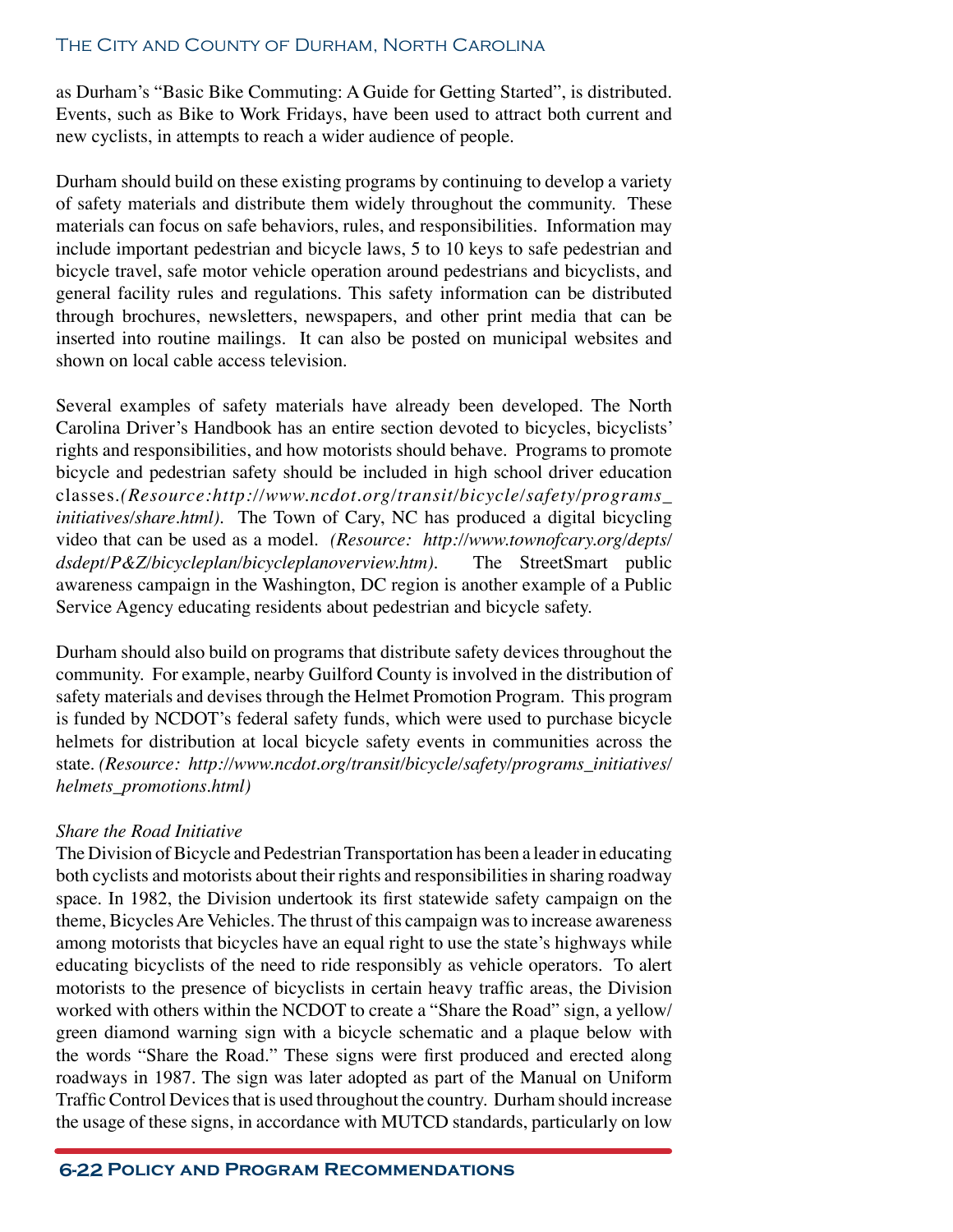volume rural roadways that become bike routes before they receive new shoulders. *Note: Some cycling advocates feel that the "Share the Road" signs are misleading to novice cyclists that mistake the signs for route markers. This presents yet another opportunity for increased rider education.*

## **Training**

## *Internal Planning & Design Training*

Agency staff and members of local planning and review boards should receive training on integrating bicycling and walking into all projects. Internal training will be essential to institutionalizing pedestrian and bicycle issues into the everyday operations of the transportation, planning, and parks and recreation departments in Durham. This training should cover all aspects of the transportation and development process, including planning, design, development review, construction, and maintenance. This type of 'inreach' can be in the form of brown bag lunches, professional certification programs and special sessions or conferences.

# *LCI Training / Bike ED*

The League of American Bicyclists has a national Bicyclist Education (Bike ED) program that includes certified League Cycling Instructors (LCI's) who can offer local bicycle skills training courses. Durham and the local bicycle advocacy community should provide information about LCI training and the Bike ED program.

#### *North Carolina School Crossing Guard Training Program*

As traffic continues to increase on North Carolina's streets and highways, concern has grown over the safety of our children as they walk and bike to and from school. At the same time, health agencies, alarmed at the increase in obesity and inactivity among children, are encouraging parents and communities to get their children walking and biking to school. In response, the Division of Bicycle and Pedestrian Transportation funded a study on pedestrian issues, including school zone safety, and decided to establish a consistent training program for law enforcement officers responsible for school crossing guards. According to the office of the North Carolina Attorney General, school crossing guards may be considered traffic control officers when proper training is provided as specified in GS 20-114.1. *(Resource: http:// www.ncdot.org/transit/bicycle/safety/programs\_initiatives/crossing.html)*

#### **Events**

#### *Bike Rodeos / Safety Town*

The City and County of Durham should continue to work with local bicycle and pedestrian advocacy groups and law enforcement agencies to provide bicycle safety training to area children. Bicycling rodeos, training sessions, and other educational activities should be promoted so that safety skills can be taught on an ongoing basis.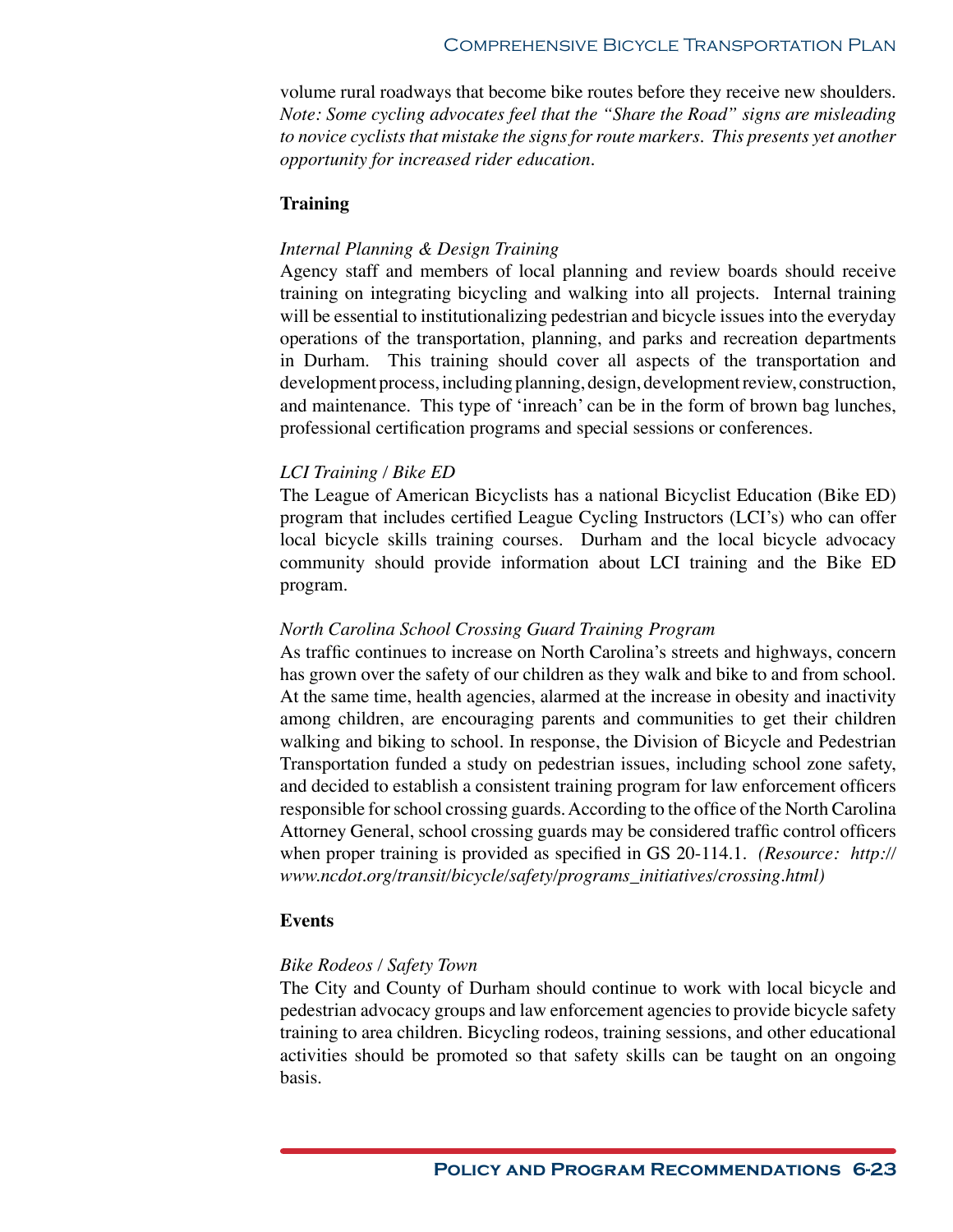# **Teaching**

## *Basics of Bicycling Curriculum.*

This elementary school-level course was developed in 1990 by the North Carolina Department of Transportation Division of Bicycle and Pedestrian Transportation and the Bicycle Federation of America (now the National Center for Bicycling and Walking). More than half of the 120 school systems across North Carolina have used the program, which currently reaches approximately 60,000 fourth and fifth graders annually. This complete curriculum package includes a clearly written and easy-to-use Instructor's Guide. A video provides an overview and tips on teaching the program as well as two instructional modules for the students. The Guide offers step-by-step instructions so that interested adults of differing cycling abilities can teach the course, using outside resources where necessary to augment their own skills. *(Resource: http://www.ncdot.org/transit/bicycle/safety/programs\_ initiatives/curriculum.html)*

# *Bike Repair Video*

Having a bicycle in good repair is an important part of bike safety. Yet every year, a large percentage of bike crashes are caused by mechanical problems and poor maintenance. For this reason, the NCDOT funded the production of a bicycle repair video in collaboration with the North Carolina 4-H program. The video, which can function as a stand-alone education tool, coordinates with the 4-H Cooperative Curriculum entitled Bicycle Adventures for children aged 11 to 15. Don't Get Stuck: FIX IT! Bike Repair Video. Common problems, such as a flat tire, brakes that don't work, or a missing or broken part, make a bike unrideable and unsafe. This 38 minute video is designed to stand alone or be used by an adult to help a child learn to make 10 basic bicycle repairs. All the tools, parts, and equipment needed to make the repairs are listed in each section. Information on properly fitting a helmet and sizing a bike are also included. Most importantly, the repairs that are best left to an experienced mechanic are discussed.

*Resource: http://www.ncdot.org/transit/bicycle/safety/programs\_initiatives/video. html).*

#### *Interactive Tours*

An educational component to Durham's bicycle network could be added by developing historical, cultural, and environmental themes for the facilities, particularly on the off-road trails. The American Tobacco Trail, for example, could elaborate more on its history through enhanced interpretive signage. This idea can be adapted to create biking tours throughout the City and County, using signage, to identify the events, architecture, and habitats that make the Durham unique. These tours should be simple to navigate and should stand alone as an amenity. However, brochures can be used to supplement signage with more detailed information and a map of the tour. Other ideas to supplement the signage could be organized "talks" or lectures by local experts, similar to the Durham's Historical Walking Tour.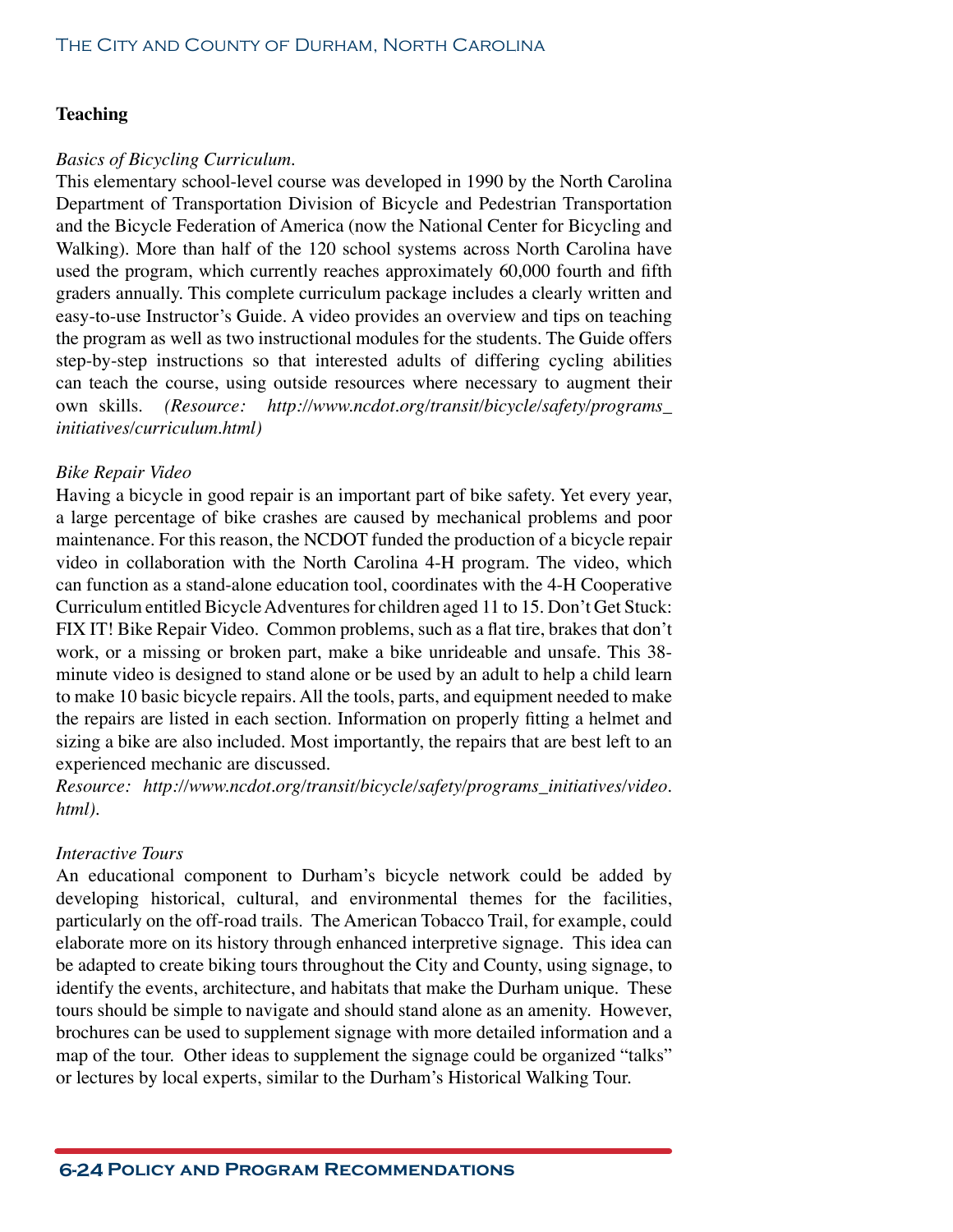## *6.7.2 Enforcement*

#### *Targeted Enforcement*

Based on crash data analysis and observed patterns of behavior, law enforcement can use targeted enforcement to focus on key issues such as motorists speeding, parking on sidewalks and in bike lanes, and failing to pass cyclists safely. Unsafe bicycle behaviors can also be targeted. An effective strategy is to conduct targeted enforcement in areas with high numbers of reported bicycle crashes. Durham's public input surveys should also be used to understand the concerns of area residents. The goal is for bicyclists and motorists to recognize and respect each others rights on the roadway.

## *Police on Bikes*

Durham already has Police Bike Patrols in the Downtown area. Increased use of police on bikes is a significant benefit for community policing and quality of life. This idea should be coordinated with and extended to include enforcement within the college campuses.

# *Trail Patrol*

To maintain proper use of Durham's trail facilities, volunteers could be used to patrol the trails, particularly on the most popular trails and on days of heavy use. The volunteer patrol can report any suspicious or unlawful activity, as well as answer any questions a trail user may have.

#### *Enforcement Hotline*

When users of the bicycle network witness unlawful activities, they should have a simple way of reporting the issue to police. A hotline should be created, which would compliment the Police on Bikes and Trail Patrol Programs, for people to call in and talk to a live operator or to leave a voice mail message about the activity they witnessed. Accidents can also be reported to this hotline. Accident locations can then be mapped to prioritize and support necessary facility improvements.

#### *Traffic Laws and Ordinances*

Updating bicycle traffic laws is a significant step in developing a sufficient enforcement program. Successful ordinances give specific guidelines to be followed by each type of traveler, including both bicyclists and motorists. New traffic laws should be in agreement with current North Carolina state traffic laws and should clarify the means by which the roadway will be shared by all users. The resulting policies should be purposefully enforced. See the beginning of this chapter for suggested policy revisions.

#### *Share the Road Campaign*

In addition to posting "Share the Road" signage, as discussed previously under Education, a multi-media campaign can use print, radio, video and web resources to educate bicyclists, motorists and pedestrians how to share the road safely.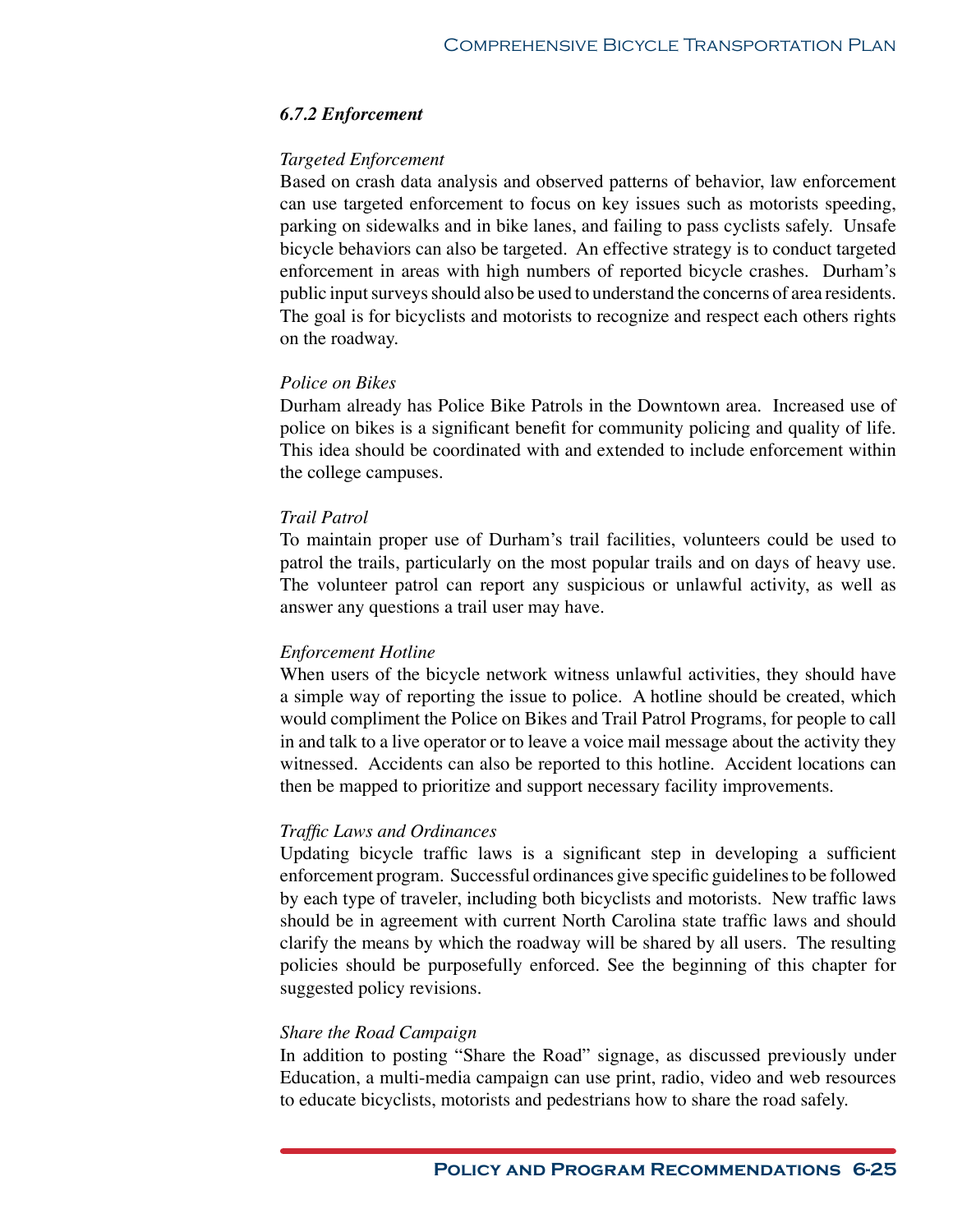# *6.7.3 Encouragement*

# **Events**

## *Awareness Days*

A specific day or time of the year can be devoted to a theme to raise awareness and celebrate issues relating to that theme. Durham already participates in the "Smart Commute Challenge', where participants try an alternative mode of transportation and are entitled to discounts all over town for the duration of the event. Other annual events should be recognized and publicized in the Durham community. Advertising the idea to the greater Durham area and combining the event with other promotions, contests, and educational programs, will help to make the event a success.

# *National Bike Month Promotion*

The League of American Bicyclists annually proclaims May as National Bike month. Events can include proclamations, marketing campaigns, commuter contests and worksite events.

# *Bicycle to Work Day/International Car Free Day*

Designating one day a year for people to bicycle and walk to work can help advance TDM programs, promote active living and raise awareness for environmental issues. A community leaders' commute ride, bicyclist breakfasts, public service announcements and other events can take place on Bicycle to Work Day. Bicycle to Work Day can be at the end of an entire week or month of bicycle promotional activities, including fitness expos, group activities, bicycling races and rides, etc.

# *Annual / Regular Commuter Events*

A commuter contest can have people bicycling, walking, using transit and driving over a 2 mile trip to see who gets there first; a cycling 'treasure hunt' could be held to demonstrate all the destinations people can get to by bike. The last Friday of every month is currently the day for the Durham Bicyclist Breakfast at various downtown locations and is an excellent example of this type of activity.

# *Bicycling for Health Events*

Throughout the United States, there has been an increasing awareness of the need to incorporate physical activity into daily routines. This plan has been oriented to promote fitness throughout Durham by improving facilities for pedestrian and bicycle transportation. Durham should take advantage of being the "City of Medicine" and build up their partnerships with local health care organizations to promote active transportation in the region. Through these partnerships, these organizations should organize community bicycling and walking for health events. These can include group rides and walks, races and runs, a downtown festival, or other activities that celebrate and promote personal fitness. A number of activities could be organized together and advertised as "Durham Fitness Weekend".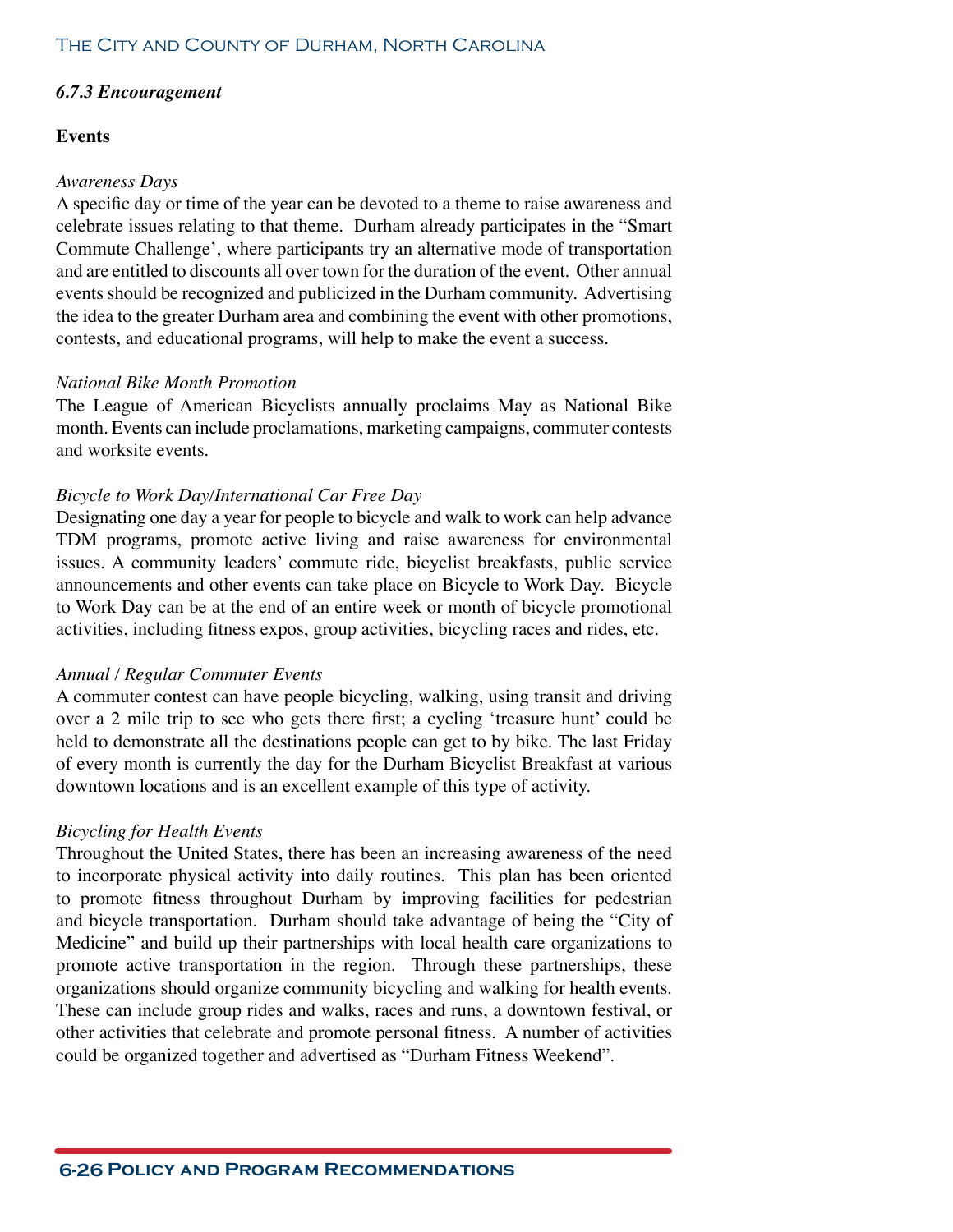#### **Facility Improvements/Advancements**

#### *Safe Routes to Schools (SRTS)*

The Safe Routes to School program is a nationwide program that funds projects to encourage children to walk and bike to school, and to supply safe means for them to travel. The goal of the program is to influence traffic and pollution concerns through the promotion of alternate means of travel to and from school. North Carolina has received funding for projects that are within two miles of an elementary or middle school. These programs combine bicycle and pedestrian facility improvements in the areas around schools with pedestrian and bicycle safety education and encouragement programs to increase the number of students walking and bicycling to school. The 2005 SAFETEA-LU federal transportation bill has apportioned \$2.36 million in funding for Safe Routes to Schools Programs in North Carolina in Fiscal Year 2006. In addition, the new NCDOT Safe Routes to School Program Coordinator will be able to provide advice for the new programs in Durham.

Some of the main tools in creating safe routes to school include teaching children in the classroom about bicycle skills and encouraging health and fitness. As well, mapping the safest routes and organizing an escort program with parent volunteers addresses safety concerns along children's routes. Developing safe streets includes providing room for bicyclists on the road or on multi-use paths, through clearly delineated bike lanes, traffic controls and crossing guards. It is important to educate motorists and bicyclists about traffic rules. Local police departments can be helpful in enforcing safe traffic interactions and increasing community awareness around schools. Decreasing traffic volumes and speed, as well as simply restriping crosswalks can significantly contribute to safer routes for Durham's school children.

Better participation between the City and County of Durham and Durham Public Schools in creating safe routes to and from school will aid this process. It is especially important to provide crosswalks, adequate sidewalks and bike lanes within two miles of a school. It is also important to recognize the need for elementary school children to ride on the sidewalk, separated from traffic, on their way to and from school. *www.saferoutestoschools.org and www.pedpower.org/saferoutestoschool. htm*

#### *Walk a Child to School in North Carolina*

Forty years ago, half of all U.S. school children walked to school. Today, according to the Centers for Disease Control, only an estimated 10 percent walk to school. In many communities as much as 30 percent of morning commuter traffic is generated by parents driving their children to school. These traffic habits and children's lifestyle choices can have serious consequences. Traffic jams around our schools foul the air, waste fuel, and create safety problems for children. In addition, the U.S. Surgeon General recently reported that thirteen percent of children aged 6 to 11 years and 14 percent of adolescents aged 12 to 19 were overweight in 1999. This statistic has nearly tripled in the past two decades for adolescents. A growing number of community groups throughout the nation, such as health professionals,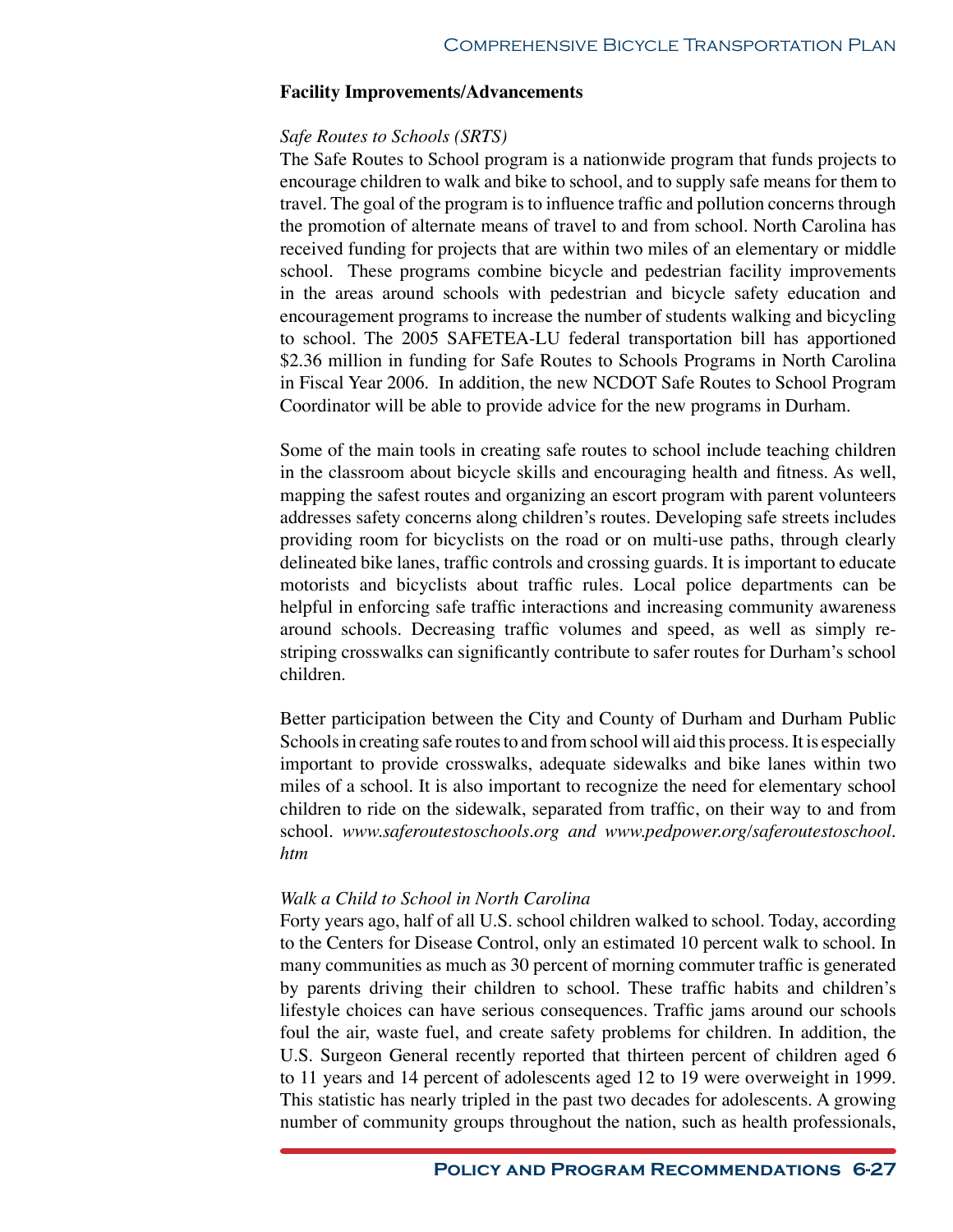Smart Growth advocates, traffic safety groups, local PTAs, and elected officials, are promoting walking to school initiatives. Some states have passed legislation instituting "Safe Routes to Schools" programs to encourage schoolchildren to walk or bike to school. The primary emphasis of these programs is to provide children with an opportunity to walk or bike to school in a safe, secure environment. In North Carolina, Walk a Child to School Programs have gained a foothold and are growing each year. To date, more than 5,000 students in 12 communities in the state have participated.

#### *Durham Public Bicycle Map*

The 1991 Durham bike map should be updated and subsequently distributed widely throughout the community, through municipal governments, schools, advocacy groups, and other organizations throughout Durham. Maps should be made available at parks and recreation centers, libraries, municipal buildings, the transit center, on transit buses, and at tourism information centers. The map should be updated every 3 to 5 years to reflect the bicycle and greenway improvements that will be implemented through this Plan.

#### *Signed Bicycle Routes*

During the first year after the Durham Comprehensive Bicycle Transportation Plan is adopted, Durham should complete a bike route sign plan and post signs on the recommended bicycle routes. As a part of the bike route sign plan, the City and County should make spot improvements to difficult locations, such as complex intersections, turning lanes, narrow shoulders, etc. so that the routes are safe for the general public to use when the signs are posted. The bike route signs will encourage more people to bicycle between their neighborhoods and Downtown Durham by showing them the most convenient routes to use.

#### *Special University-Based Programs*

The City and County of Durham should work with local colleges and universities, such as Duke and NCCU, to develop a comprehensive network of campus bicycle routes that are connected with bicycle facilities in the surrounding areas. Integration with colleges and universities will allow greenway and bike facilities to cater to one of the network's largest user groups.

#### *Bicycle and Transit Wayfinding Plan*

The City and County of Durham should develop wayfinding signs that are oriented to pedestrians, bicyclists, and transit users. Within the first two years after this Plan is adopted, Durham should develop a wayfinding plan to achieve the following objectives:

- Show bicyclists at the train station how to find the local signed bicycle routes

- Show bicyclists how to get from Duke and NCCU to key destinations in the Downtown Area

- Show bicycle-on-bus users how to find nearby signed bicycle routes

- Show bicyclists on signed bicycle routes how to find nearby bus stops

- Show new bus users where bus routes go (posting bus system maps at major bus stops)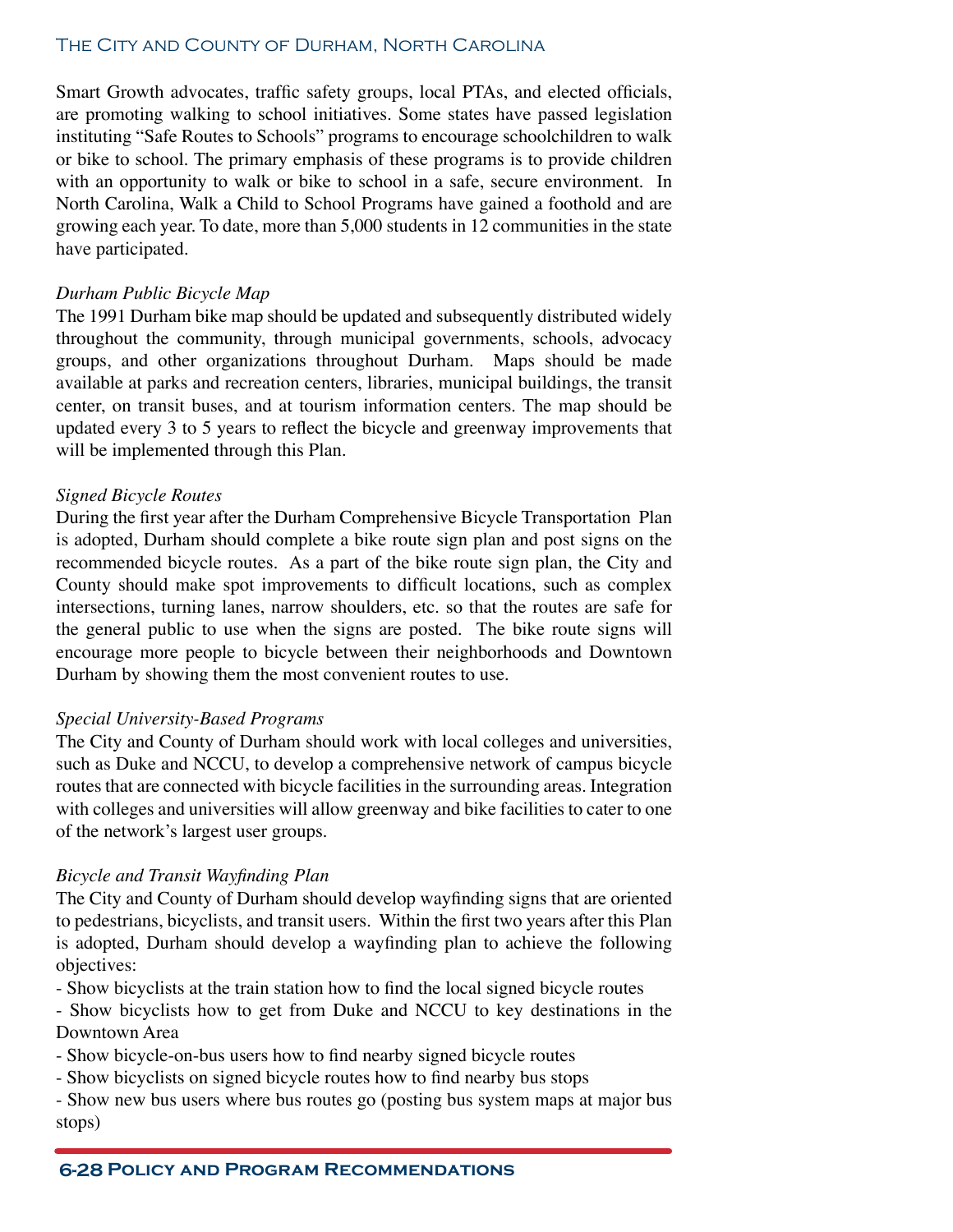Durham could combine the Bicycle and Transit wayfinding signs with pedestrian routes as well. These signs help provide useful information and add artistic character to the Downtown streetscape. Durham bicycle maps could also be distributed at signed kiosks for improved informational purposes.

#### **Incentives**

*LEED (Leadership in Energy and Environmental Design) and High Performance Guidelines: Encouragement for bicycle friendly design*

Both the "High Performance Guidelines: Triangle Region Public Facilities", and the "LEED-NC Version 2.2 Reference Guide" have sections encouraging alternative means of transportation. These two documents were developed to encourage the design and construction of energy-efficient and environmentally sound practices in the development of buildings and landscapes. These two systems certify and reward developments that meet these high standards through a point system for achieving a myriad of goals in design and construction.

The High Performance Guidelines, Section 2.5, 'Alternative Transportation' rewards developments for placement near an existing or planned greenway or bikeway. Points are awarded for the provision of secure bike racks and shower facilities for 5% or more of the building's future occupants. The construction of onsite bike paths, sidewalks and other connectors that make the site bicycle-friendly also contribute points to the overall certification.

LEED-NC Version 2.2, Sustainable Sites section, Credit 4.1, 'Alternative Transportation' also intends to reduce the impact of automobile use through the encouragement of biking. LEED's requirements for obtaining this point credit are similar to the High Performance Guidelines. However, it is specified that secure bike racks and storage for 5% of the buildings users must be within 200 yards of the building entrance. Shower and changing facilities are additionally required for 0.5% of the full-time occupants, also within 200 yards of the building entrance. To obtain this credit LEED-NC requires that residential buildings provide secure bike racks and storage for 15% of the building's residents.

#### *Resources:*

*High Performance Guidelines: Triangle Region Public Facilities (Published by: Triangle J Council of Governments) Leadership in Energy and Environmental Design for New Construction (LEED-NC) Version 2.2 Reference Guide (Published by: U.S. Green Building Council)*

#### *Energy / Fuel Savings Program*

Durham could run an ongoing competition to see how much fossil fuels can be saved by people bicycling and walking as part of a regional energy savings program.

#### *Active Living by Design*

As this plan recommends, Durham can and should be a leader in promoting physical activity, including bicycling and walking. Sound planning and design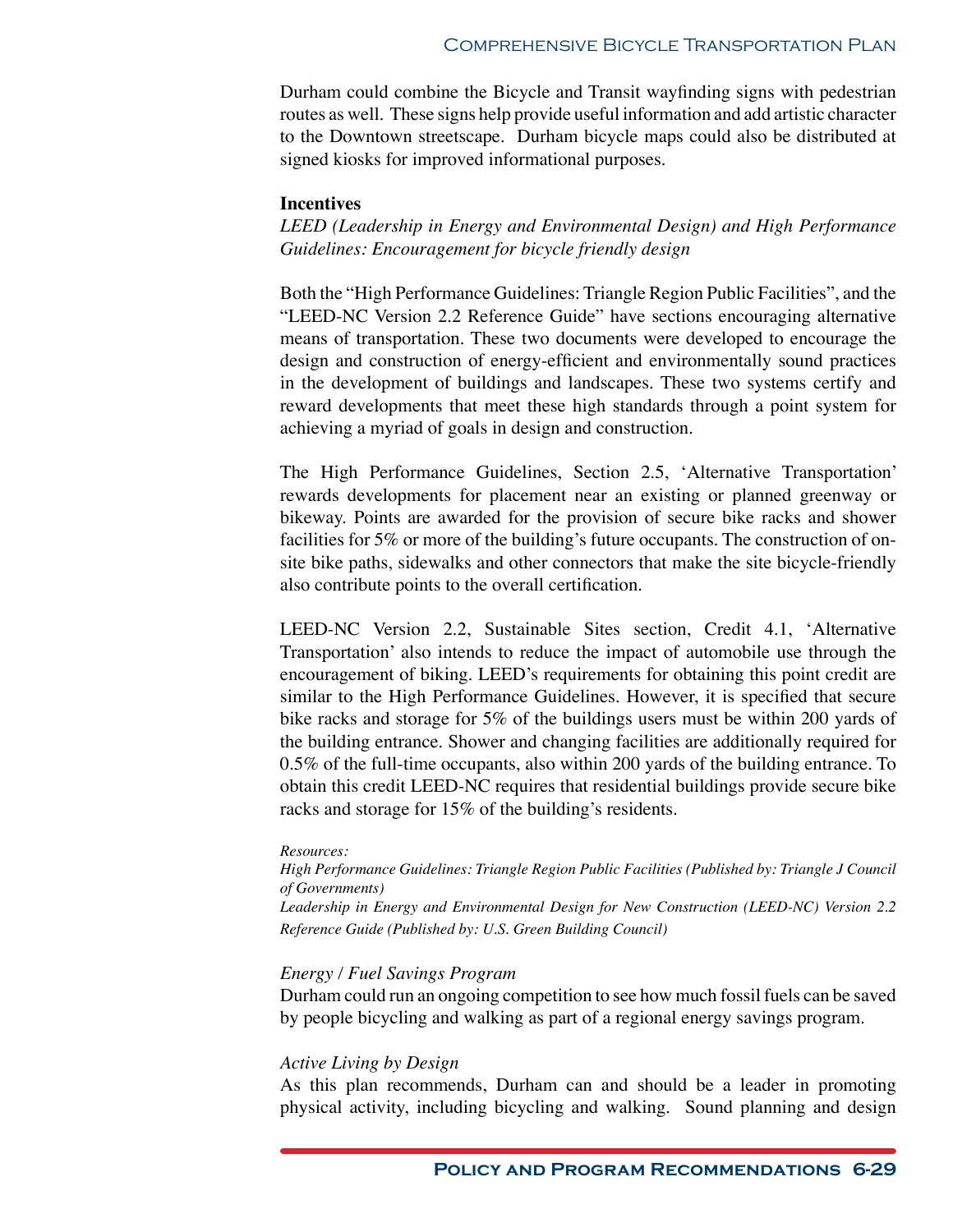and thoughtful implementation of the network will aid Durham in becoming an active and physically fit community. Active Living by Design is a national program initiated by a partnership between the Robert Woods Foundation and the University of North Carolina School for Public Health. This program is currently funding 25 community partnerships to establish innovative approaches to increase physical activity through community design, public policies and communications strategies. http://www.activelivingbydesign.org/

#### *Youth Activities*

A variety of youth activities can be created utilizing the facilities and amenities in Durham. Durham should be a place where every child has an opportunity to learn how to ride a bicycle. This can include a variety of youth programs including a Bike Camp (where kids spend a week or two cycling in the community), Recyclea-Bicycle (where youth learn mechanical skills building bikes from recycled parts) and Learn-to-Bike programs in conjunction with local YMCA, Boys/Girls Clubs, Scouting and other programs.

## *Helmet Promotions*

Giveaways and reduced-cost bicycle helmet programs are among the most common bicycle promotions. These programs are important, especially when their message is part of a balanced approach to learning the rules of the road and safe cycling techniques.http://www.ncdot.org/transit/bicycle/safety/programs\_initiatives/ helmets\_helmet.html

#### *Free Bikes*

Copenhagen, Denmark pioneered the concept of a city-wide fleet of free public bicycles. Free bikes can be a source of revenue by selling advertising on them, and they can be secured by electronic deposit systems. There are also a variety of low-tech versions of this idea, such as using recycled bicycles. Bicycle advocacy organizations Austin, Texas, have developed a similar system called "Yellow Bikes", where the bicycles that are part of the free system are painted bright yellow for easy identification. http://www.ibike.org/encouragement/freebike-usa.htm#usa

#### *"Share the Road" License Plate*

Bicycle enthusiasts across North Carolina can now show their support for bicycle and highway safety by purchasing a new specialized license plate. The plate, which features the "Share the Road" traffic sign, was approved by the NC General Assembly. Orders can be placed by filling out an application and forwarding it to the Division of Motor Vehicles. http://www.ncdot.org/transit/bicycle/safety/ programs\_initiatives/SharetheRoadPlate.html



*North Carolina's new "Share the Road" License Plate*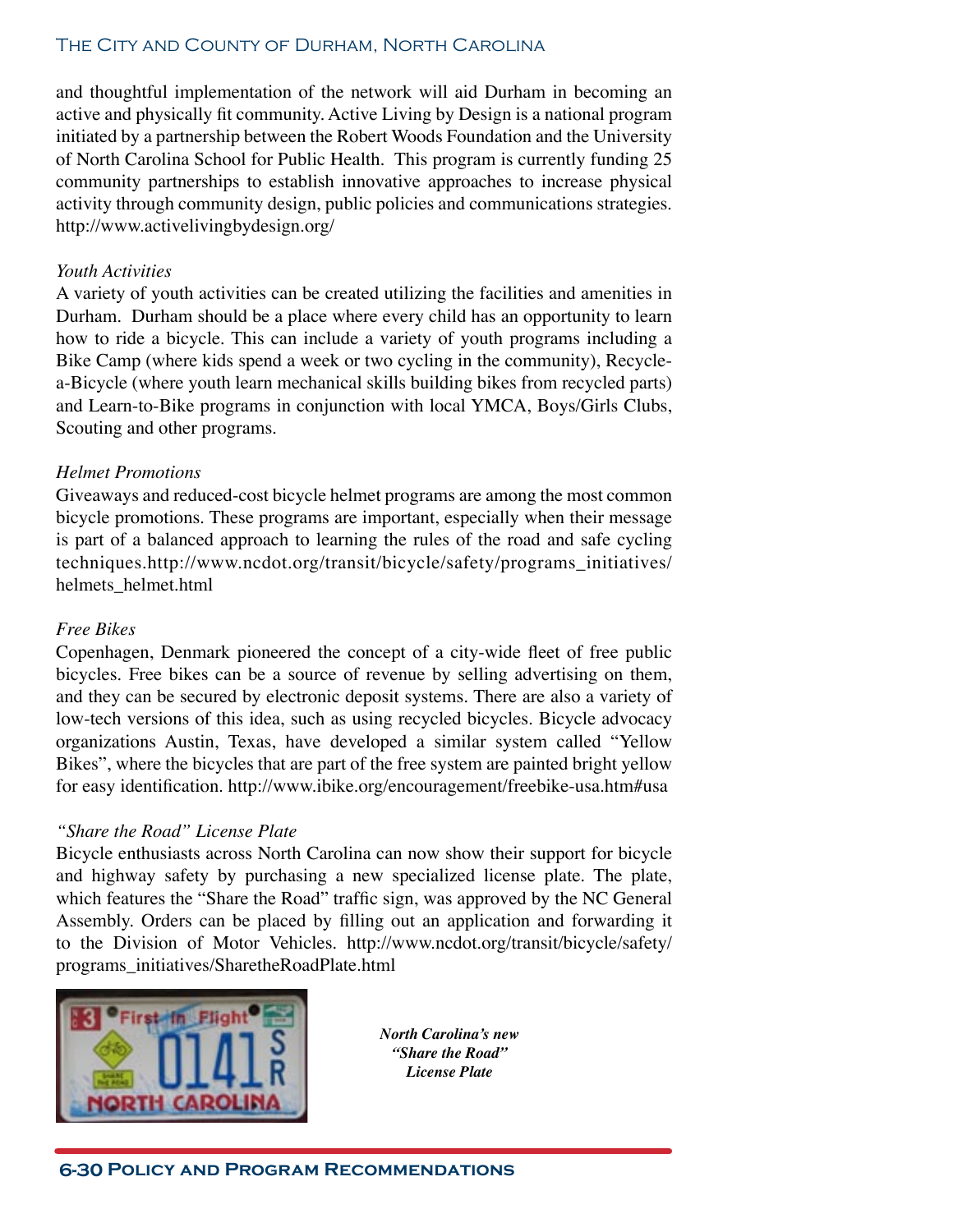



*Durham BPAC's "Biker's Breakfast" on Bike to Work Day in May of 2006 in Durham*





**Policy and Program Recommendations 6-31**